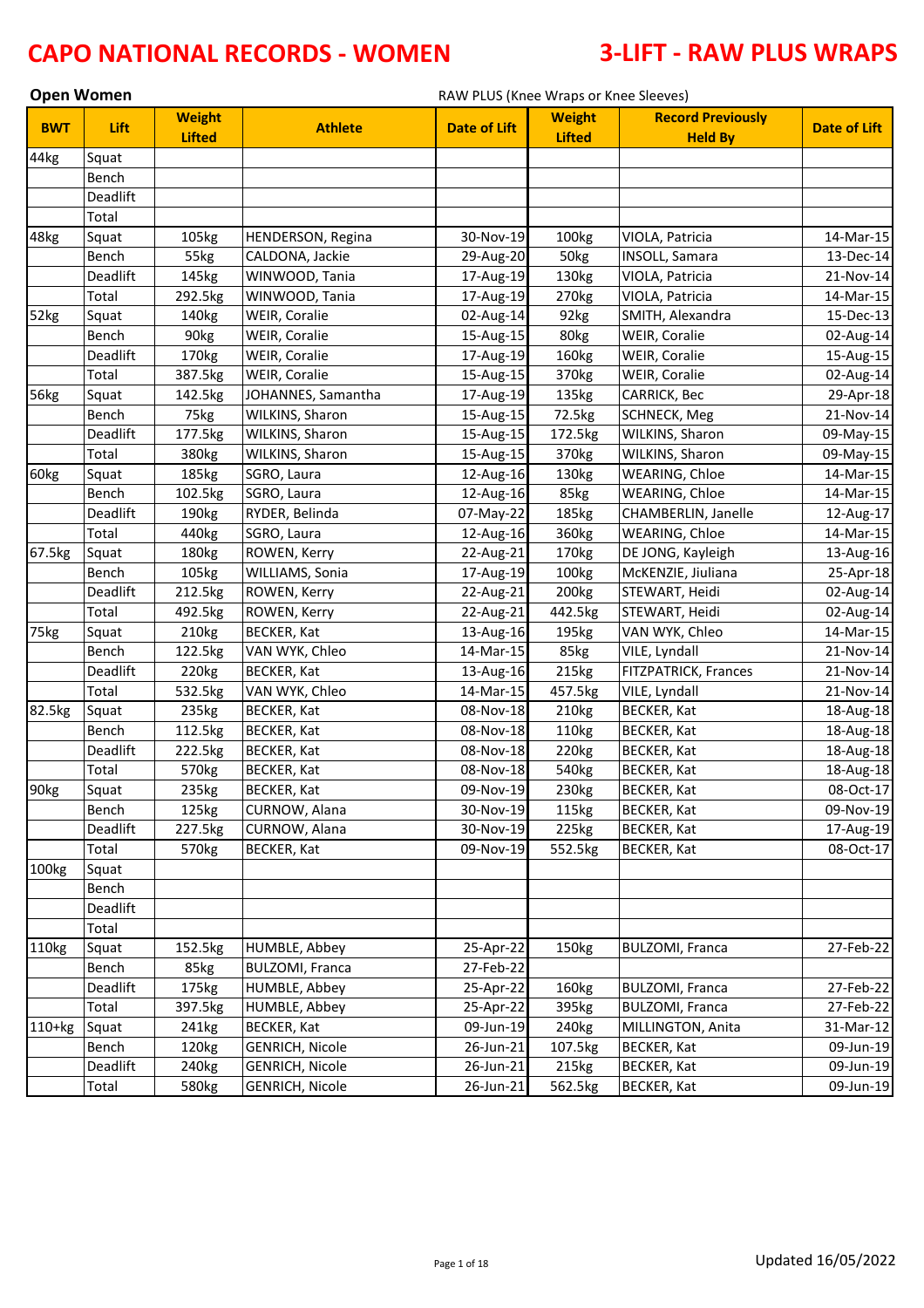|            | Sub Teen Women (10-12) |                                | Unofficial WPC |                     | RAW PLUS (Knee Wraps or Knee Sleeves) |                                            |                     |  |  |  |
|------------|------------------------|--------------------------------|----------------|---------------------|---------------------------------------|--------------------------------------------|---------------------|--|--|--|
| <b>BWT</b> | Lift                   | <b>Weight</b><br><b>Lifted</b> | <b>Athlete</b> | <b>Date of Lift</b> | <b>Weight</b><br><b>Lifted</b>        | <b>Record Previously</b><br><b>Held By</b> | <b>Date of Lift</b> |  |  |  |
| 44kg       | Squat                  |                                |                |                     |                                       |                                            |                     |  |  |  |
|            | Bench                  |                                |                |                     |                                       |                                            |                     |  |  |  |
|            | Deadlift               |                                |                |                     |                                       |                                            |                     |  |  |  |
|            | Total                  |                                |                |                     |                                       |                                            |                     |  |  |  |
| 48kg       | Squat                  |                                |                |                     |                                       |                                            |                     |  |  |  |
|            | Bench                  |                                |                |                     |                                       |                                            |                     |  |  |  |
|            | Deadlift               |                                |                |                     |                                       |                                            |                     |  |  |  |
|            | Total                  |                                |                |                     |                                       |                                            |                     |  |  |  |
| 52kg       | Squat                  |                                |                |                     |                                       |                                            |                     |  |  |  |
|            | Bench                  |                                |                |                     |                                       |                                            |                     |  |  |  |
|            | Deadlift               |                                |                |                     |                                       |                                            |                     |  |  |  |
|            | Total                  |                                |                |                     |                                       |                                            |                     |  |  |  |
| 56kg       | Squat                  |                                |                |                     |                                       |                                            |                     |  |  |  |
|            | Bench                  |                                |                |                     |                                       |                                            |                     |  |  |  |
|            | Deadlift               |                                |                |                     |                                       |                                            |                     |  |  |  |
|            | Total                  |                                |                |                     |                                       |                                            |                     |  |  |  |
| 60kg       | Squat                  |                                |                |                     |                                       |                                            |                     |  |  |  |
|            | Bench                  |                                |                |                     |                                       |                                            |                     |  |  |  |
|            | Deadlift               |                                |                |                     |                                       |                                            |                     |  |  |  |
|            | Total                  |                                |                |                     |                                       |                                            |                     |  |  |  |
| 67.5kg     | Squat                  |                                |                |                     |                                       |                                            |                     |  |  |  |
|            | Bench                  |                                |                |                     |                                       |                                            |                     |  |  |  |
|            | Deadlift               |                                |                |                     |                                       |                                            |                     |  |  |  |
|            | Total                  |                                |                |                     |                                       |                                            |                     |  |  |  |
| 75kg       | Squat                  |                                |                |                     |                                       |                                            |                     |  |  |  |
|            | Bench                  |                                |                |                     |                                       |                                            |                     |  |  |  |
|            | Deadlift               |                                |                |                     |                                       |                                            |                     |  |  |  |
|            | Total                  |                                |                |                     |                                       |                                            |                     |  |  |  |
| 82.5kg     | Squat                  |                                |                |                     |                                       |                                            |                     |  |  |  |
|            | Bench                  |                                |                |                     |                                       |                                            |                     |  |  |  |
|            | Deadlift               |                                |                |                     |                                       |                                            |                     |  |  |  |
|            | Total                  |                                |                |                     |                                       |                                            |                     |  |  |  |
| 90kg       | Squat                  |                                |                |                     |                                       |                                            |                     |  |  |  |
|            | Bench                  |                                |                |                     |                                       |                                            |                     |  |  |  |
|            | Deadlift               |                                |                |                     |                                       |                                            |                     |  |  |  |
|            | Total                  |                                |                |                     |                                       |                                            |                     |  |  |  |
| 100kg      | Squat                  |                                |                |                     |                                       |                                            |                     |  |  |  |
|            | Bench                  |                                |                |                     |                                       |                                            |                     |  |  |  |
|            | Deadlift               |                                |                |                     |                                       |                                            |                     |  |  |  |
|            | Total                  |                                |                |                     |                                       |                                            |                     |  |  |  |
| 110kg      | Squat                  |                                |                |                     |                                       |                                            |                     |  |  |  |
|            | Bench                  |                                |                |                     |                                       |                                            |                     |  |  |  |
|            | Deadlift               |                                |                |                     |                                       |                                            |                     |  |  |  |
|            | Total                  |                                |                |                     |                                       |                                            |                     |  |  |  |
| 110+kg     | Squat                  |                                |                |                     |                                       |                                            |                     |  |  |  |
|            | Bench                  |                                |                |                     |                                       |                                            |                     |  |  |  |
|            | Deadlift               |                                |                |                     |                                       |                                            |                     |  |  |  |
|            | Total                  |                                |                |                     |                                       |                                            |                     |  |  |  |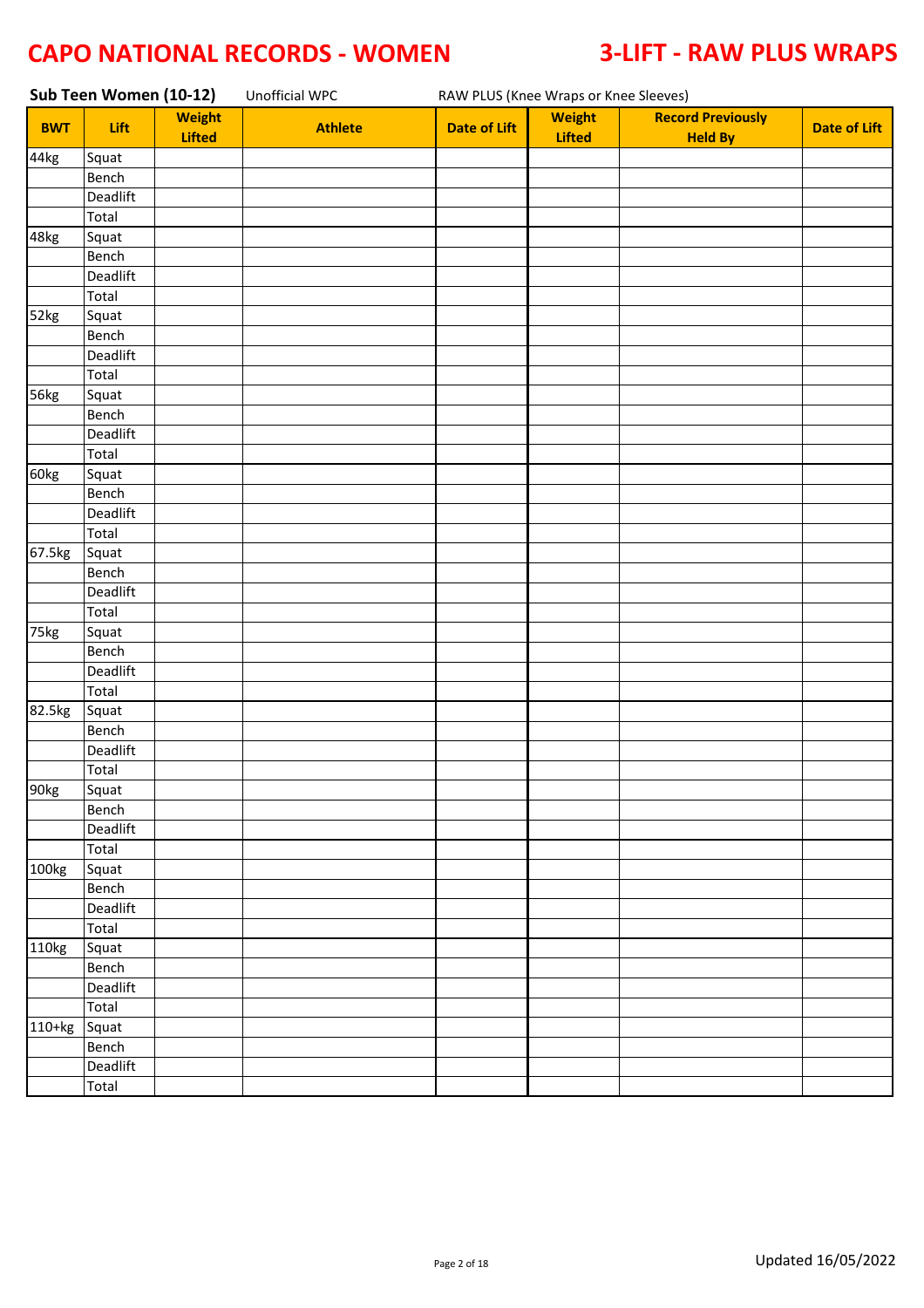|            | Teenage Women (13-15) |                                |                    | RAW PLUS (Knee Wraps or Knee Sleeves) |                                |                                            |                     |
|------------|-----------------------|--------------------------------|--------------------|---------------------------------------|--------------------------------|--------------------------------------------|---------------------|
| <b>BWT</b> | Lift                  | <b>Weight</b><br><b>Lifted</b> | <b>Athlete</b>     | <b>Date of Lift</b>                   | <b>Weight</b><br><b>Lifted</b> | <b>Record Previously</b><br><b>Held By</b> | <b>Date of Lift</b> |
| 44kg       | Squat                 |                                |                    |                                       |                                |                                            |                     |
|            | Bench                 |                                |                    |                                       |                                |                                            |                     |
|            | Deadlift              |                                |                    |                                       |                                |                                            |                     |
|            | Total                 |                                |                    |                                       |                                |                                            |                     |
| 48kg       | Squat                 |                                |                    |                                       |                                |                                            |                     |
|            | Bench                 |                                |                    |                                       |                                |                                            |                     |
|            | Deadlift              |                                |                    |                                       |                                |                                            |                     |
|            | Total                 |                                |                    |                                       |                                |                                            |                     |
| 52kg       | Squat                 | 90kg                           | DAVIS, Tiarna      | 10-Aug-13                             |                                |                                            |                     |
|            | Bench                 | 48kg                           | DAVIS, Tiarna      | 10-Aug-13                             |                                |                                            |                     |
|            | Deadlift              | 100kg                          | DAVIS, Tiarna      | 10-Aug-13                             |                                |                                            |                     |
|            | Total                 | 238kg                          | DAVIS, Tiarna      | 10-Aug-13                             |                                |                                            |                     |
| 56kg       | Squat                 | 120kg                          | DAVIS, Tiarna      | 21-Nov-14                             | 105kg                          | DAVIS, Tiarna                              | 01-Aug-14           |
|            | Bench                 | 57.5kg                         | DAVIS, Tiarna      | 01-Aug-14                             |                                |                                            |                     |
|            | Deadlift              | 100kg                          | DAVIS, Tiarna      | $21-Nov-14$                           | 97.5kg                         | DAVIS, Tiarna                              | 01-Aug-14           |
|            | Total                 | 275kg                          | DAVIS, Tiarna      | 21-Nov-14                             | 260kg                          | DAVIS, Tiarna                              | 01-Aug-14           |
| 60kg       | Squat                 |                                |                    |                                       |                                |                                            |                     |
|            | Bench                 |                                |                    |                                       |                                |                                            |                     |
|            | Deadlift              |                                |                    |                                       |                                |                                            |                     |
|            | Total                 |                                |                    |                                       |                                |                                            |                     |
| 67.5kg     | Squat                 | 120kg                          | LAZDOVSKIS, Ebonie | 01-Aug-14                             |                                |                                            |                     |
|            | Bench                 | 55kg                           | LAZDOVSKIS, Ebonie | 01-Aug-14                             |                                |                                            |                     |
|            | Deadlift              | 130kg                          | LAZDOVSKIS, Ebonie | 01-Aug-14                             |                                |                                            |                     |
|            | Total                 | 305kg                          | LAZDOVSKIS, Ebonie | 01-Aug-14                             |                                |                                            |                     |
| 75kg       | Squat                 | 120kg                          | FITZSIMMONS, Jess  | $17-Oct-20$                           | 95kg                           | SUEN, Faith                                | 06-Oct-18           |
|            | Bench                 | 50kg                           | FITZSIMMONS, Jess  | 17-Oct-20                             | 47.5kg                         | SUEN, Faith                                | 06-Oct-18           |
|            | Deadlift              | 140kg                          | FITZSIMMONS, Jess  | 17-Oct-20                             | 90kg                           | SUEN, Faith                                | 06-Oct-18           |
|            | Total                 | 302.5kg                        | FITZSIMMONS, Jess  | 17-Oct-20                             | 232.5kg                        | SUEN, Faith                                | 06-Oct-18           |
| 82.5kg     | Squat                 |                                |                    |                                       |                                |                                            |                     |
|            | Bench<br>Deadlift     |                                |                    |                                       |                                |                                            |                     |
|            |                       |                                |                    |                                       |                                |                                            |                     |
| 90kg       | Total                 | 120kg                          | DOHSE, Tianna      |                                       |                                |                                            |                     |
|            | Squat<br>Bench        | 57.5kg                         | DOHSE, Tianna      | 11-Oct-20<br>11-Oct-20                |                                |                                            |                     |
|            | Deadlift              | 145kg                          | DOHSE, Tianna      | 11-Oct-20                             |                                |                                            |                     |
|            | Total                 | 322.5kg                        | DOHSE, Tianna      | 11-Oct-20                             |                                |                                            |                     |
| 100kg      | Squat                 |                                |                    |                                       |                                |                                            |                     |
|            | Bench                 |                                |                    |                                       |                                |                                            |                     |
|            | Deadlift              |                                |                    |                                       |                                |                                            |                     |
|            | Total                 |                                |                    |                                       |                                |                                            |                     |
| 110kg      | Squat                 |                                |                    |                                       |                                |                                            |                     |
|            | Bench                 |                                |                    |                                       |                                |                                            |                     |
|            | Deadlift              |                                |                    |                                       |                                |                                            |                     |
|            | Total                 |                                |                    |                                       |                                |                                            |                     |
| $110+kg$   | Squat                 |                                |                    |                                       |                                |                                            |                     |
|            | Bench                 |                                |                    |                                       |                                |                                            |                     |
|            | Deadlift              |                                |                    |                                       |                                |                                            |                     |
|            | Total                 |                                |                    |                                       |                                |                                            |                     |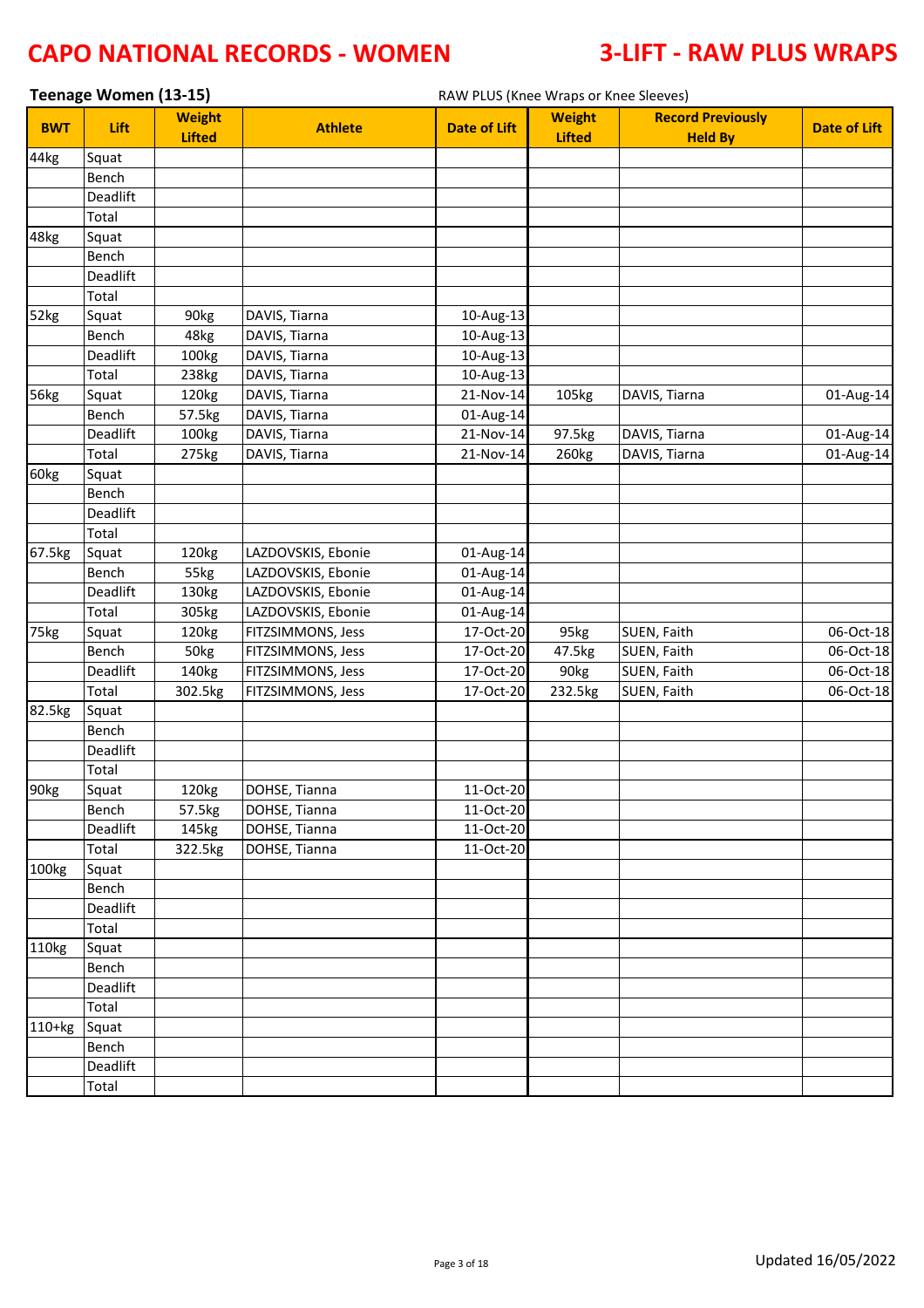|                  | Teenage Women (16-17) |                                |                  | RAW PLUS (Knee Wraps or Knee Sleeves) |                                |                                            |                     |
|------------------|-----------------------|--------------------------------|------------------|---------------------------------------|--------------------------------|--------------------------------------------|---------------------|
| <b>BWT</b>       | Lift                  | <b>Weight</b><br><b>Lifted</b> | <b>Athlete</b>   | <b>Date of Lift</b>                   | <b>Weight</b><br><b>Lifted</b> | <b>Record Previously</b><br><b>Held By</b> | <b>Date of Lift</b> |
| 44kg             | Squat                 |                                |                  |                                       |                                |                                            |                     |
|                  | Bench                 |                                |                  |                                       |                                |                                            |                     |
|                  | Deadlift              |                                |                  |                                       |                                |                                            |                     |
|                  | Total                 |                                |                  |                                       |                                |                                            |                     |
| 48kg             | Squat                 | 90kg                           | SAPIANO, Georgia | 13-Aug-16                             |                                |                                            |                     |
|                  | Bench                 | 50kg                           | SAPIANO, Georgia | 13-Aug-16                             |                                |                                            |                     |
|                  | Deadlift              | 117.5kg                        | SAPIANO, Georgia | 13-Aug-16                             |                                |                                            |                     |
|                  | Total                 | 257.5kg                        | SAPIANO, Georgia | 13-Aug-16                             |                                |                                            |                     |
| 52kg             | Squat                 |                                |                  |                                       |                                |                                            |                     |
|                  | Bench                 |                                |                  |                                       |                                |                                            |                     |
|                  | Deadlift              |                                |                  |                                       |                                |                                            |                     |
|                  | Total                 |                                |                  |                                       |                                |                                            |                     |
| 56kg             | Squat                 | 127.5kg                        | DAVIS, Tiarna    | 14-Mar-15                             |                                |                                            |                     |
|                  | Bench                 | 60kg                           | DAVIS, Tiarna    | 14-Mar-15                             |                                |                                            |                     |
|                  | Deadlift              | 107.5kg                        | KIELY, Emily     | 22-Aug-21                             | 102.5kg                        | DAVIS, Tiarna                              | 14-Mar-15           |
|                  | Total                 | 290 <sub>kg</sub>              | DAVIS, Tiarna    | 14-Mar-15                             |                                |                                            |                     |
| 60kg             | Squat                 | 77.5kg                         | KIELY, Emily     | 07-May-22                             |                                |                                            |                     |
|                  | Bench                 | 52.5kg                         | KIELY, Emily     | 07-May-22                             |                                |                                            |                     |
|                  | Deadlift              | 110kg                          | KIELY, Emily     | 07-May-22                             |                                |                                            |                     |
|                  | Total                 | 232.5kg                        | KIELY, Emily     | 07-May-22                             |                                |                                            |                     |
| 67.5kg           | Squat                 | 90kg                           | NAPPER, Jessica  | 22-May-21                             |                                |                                            |                     |
|                  | Bench                 | 42.5kg                         | NAPPER, Jessica  | 22-May-21                             |                                |                                            |                     |
|                  | Deadlift              | 117.5kg                        | NAPPER, Jessica  | 22-May-21                             |                                |                                            |                     |
|                  | Total                 | 245kg                          | NAPPER, Jessica  | 22-May-21                             |                                |                                            |                     |
| 75kg             | Squat                 | 147.5kg                        | EBBS, Jessica    | 22-Aug-21                             | 140kg                          | EBBS, Jessica                              | 22-May-21           |
|                  | Bench                 | 66kg                           | EBBS, Jessica    | 22-Aug-21                             | 62.5kg                         | EBBS, Jessica                              | 22-May-21           |
|                  | Deadlift              | 160kg                          | EBBS, Jessica    | 22-Aug-21                             | 150kg                          | EBBS, Jessica                              | 22-May-21           |
|                  | Total                 | 367.5kg                        | EBBS, Jessica    | 22-Aug-21                             | 352.5kg                        | EBBS, Jessica                              | 22-May-21           |
| 82.5kg           | Squat                 | 125kg                          | KILGORE, Korin   | 17-Aug-19                             | 120kg                          | KILGORE, Korin                             | 18-Aug-18           |
|                  | Bench                 | 65kg                           | KILGORE, Korin   | 17-Aug-19                             | 60kg                           | KILGORE, Korin                             | 18-Aug-18           |
|                  | Deadlift              | 140kg                          | KILGORE, Korin   | 17-Aug-19                             | 130kg                          | KILGORE, Korin                             | 18-Aug-18           |
|                  | Total                 | 330kg                          | KILGORE, Korin   | 17-Aug-19                             | 310kg                          | KILGORE, Korin                             | 18-Aug-18           |
| 90 <sub>kg</sub> | Squat                 | 140kg                          | DOHSE, Tianna    | 24-Oct-21                             | 122.5kg                        | NGAROTATA-DAY, Paige                       | 17-Aug-19           |
|                  | Bench                 | 67.5kg                         | DOHSE, Tianna    | 24-Oct-21                             | 55kg                           | NGAROTATA-DAY, Paige                       | 09-Jun-19           |
|                  | Deadlift              | 147.5kg                        | DOHSE, Tianna    | 24-Oct-21                             | 145kg                          | NGAROTATA-DAY, Paige                       | 17-Aug-19           |
|                  | Total                 | 355kg                          | DOHSE, Tianna    | 24-Oct-21                             | 320kg                          | NGAROTATA-DAY, Paige                       | 17-Aug-19           |
| 100kg            | Squat                 |                                |                  |                                       |                                |                                            |                     |
|                  | Bench                 |                                |                  |                                       |                                |                                            |                     |
|                  | Deadlift              |                                |                  |                                       |                                |                                            |                     |
|                  | Total                 |                                |                  |                                       |                                |                                            |                     |
| 110kg            | Squat                 |                                |                  |                                       |                                |                                            |                     |
|                  | Bench                 |                                |                  |                                       |                                |                                            |                     |
|                  | Deadlift              |                                |                  |                                       |                                |                                            |                     |
|                  | Total                 |                                |                  |                                       |                                |                                            |                     |
| $110+kg$         | Squat                 |                                |                  |                                       |                                |                                            |                     |
|                  | Bench                 |                                |                  |                                       |                                |                                            |                     |
|                  | Deadlift              |                                |                  |                                       |                                |                                            |                     |
|                  | Total                 |                                |                  |                                       |                                |                                            |                     |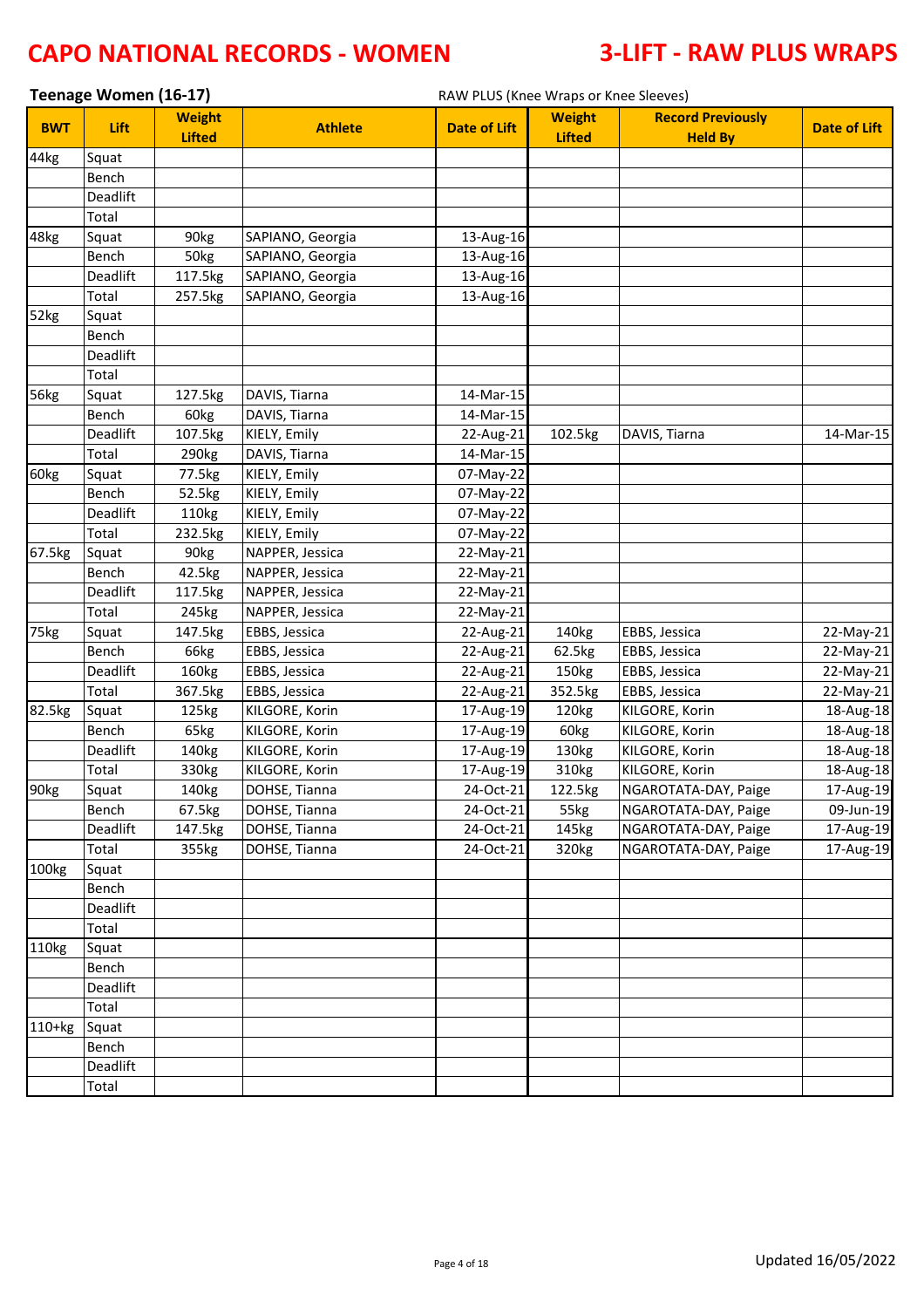| Teenage Women (18-19)<br>RAW PLUS (Knee Wraps or Knee Sleeves) |                   |                                |                                |                        |                                |                                            |                     |
|----------------------------------------------------------------|-------------------|--------------------------------|--------------------------------|------------------------|--------------------------------|--------------------------------------------|---------------------|
| <b>BWT</b>                                                     | Lift              | <b>Weight</b><br><b>Lifted</b> | <b>Athlete</b>                 | <b>Date of Lift</b>    | <b>Weight</b><br><b>Lifted</b> | <b>Record Previously</b><br><b>Held By</b> | <b>Date of Lift</b> |
| 44kg                                                           | Squat             |                                |                                |                        |                                |                                            |                     |
|                                                                | Bench             |                                |                                |                        |                                |                                            |                     |
|                                                                | Deadlift          |                                |                                |                        |                                |                                            |                     |
|                                                                | Total             |                                |                                |                        |                                |                                            |                     |
| 48kg                                                           | Squat             |                                |                                |                        |                                |                                            |                     |
|                                                                | Bench             |                                |                                |                        |                                |                                            |                     |
|                                                                | Deadlift          |                                |                                |                        |                                |                                            |                     |
|                                                                | Total             |                                |                                |                        |                                |                                            |                     |
| 52kg                                                           | Squat             | 100kg                          | SAPIANO, Georgia               | 18-Aug-18              |                                |                                            |                     |
|                                                                | Bench             | 50kg                           | SAPIANO, Georgia               | 18-Aug-18              |                                |                                            |                     |
|                                                                | Deadlift          | 132.5kg                        | SAPIANO, Georgia               | 18-Aug-18              |                                |                                            |                     |
|                                                                | Total             | 282.5kg                        | SAPIANO, Georgia               | 18-Aug-18              |                                |                                            |                     |
| 56kg                                                           | Squat             | 100kg                          | O'MALLEY, Hannah               | 30-Apr-17              |                                |                                            |                     |
|                                                                | Bench             | 50kg                           | O'MALLEY, Hannah               | 30-Apr-17              |                                |                                            |                     |
|                                                                | Deadlift          | 130kg                          | O'MALLEY, Hannah               | 30-Apr-17              |                                |                                            |                     |
|                                                                | Total             | 280kg                          | O'MALLEY, Hannah               | 30-Apr-17              |                                |                                            |                     |
| 60kg                                                           | Squat             |                                |                                |                        |                                |                                            |                     |
|                                                                | Bench             |                                |                                |                        |                                |                                            |                     |
|                                                                | Deadlift          |                                |                                |                        |                                |                                            |                     |
|                                                                | Total             |                                |                                |                        |                                |                                            |                     |
| 67.5kg                                                         | Squat             | 120kg                          | LAZDOVSKIS, Ebonie             | 21-Nov-14              |                                |                                            |                     |
|                                                                | Bench             | 70kg                           | FRANKLIN, Gabrielle Rose       | 14-Mar-15              | 55kg                           | LAZDOVSKIS, Ebonie                         | 21-Nov-14           |
|                                                                | Deadlift          | 135kg                          | JACOBS, Emma                   | 17-Feb-19              | 132.5kg                        | COE, Amie                                  | 06-Oct-18           |
|                                                                | Total             | 320kg                          | COE, Amie                      | 06-Oct-18              | 305kg                          | LAZDOVSKIS, Ebonie                         | 21-Nov-14           |
| 75kg                                                           | Squat             | 150kg                          | JACOBS, Laura                  | 30-Aug-20              |                                |                                            |                     |
|                                                                | Bench<br>Deadlift | 60kg                           | JACOBS, Laura<br>JACOBS, Laura | 30-Aug-20              |                                |                                            |                     |
|                                                                | Total             | 155kg                          | JACOBS, Laura                  | 30-Aug-20              |                                |                                            |                     |
|                                                                |                   | 365kg                          | REA, Shantelle                 | 30-Aug-20              |                                |                                            |                     |
| 82.5kg                                                         | Squat<br>Bench    | 92.5kg<br>55kg                 | REA, Shantelle                 | 22-May-21              |                                |                                            |                     |
|                                                                | Deadlift          | 135kg                          | REA, Shantelle                 | 22-May-21<br>22-May-21 |                                |                                            |                     |
|                                                                |                   | 282.5kg                        | REA, Shantelle                 | 22-May-21              |                                |                                            |                     |
| 90 <sub>kg</sub>                                               | Total             |                                |                                |                        |                                |                                            |                     |
|                                                                | Squat<br>Bench    |                                |                                |                        |                                |                                            |                     |
|                                                                | Deadlift          |                                |                                |                        |                                |                                            |                     |
|                                                                | Total             |                                |                                |                        |                                |                                            |                     |
| 100kg                                                          | Squat             |                                |                                |                        |                                |                                            |                     |
|                                                                | Bench             |                                |                                |                        |                                |                                            |                     |
|                                                                | Deadlift          |                                |                                |                        |                                |                                            |                     |
|                                                                | Total             |                                |                                |                        |                                |                                            |                     |
| 110kg                                                          | Squat             |                                |                                |                        |                                |                                            |                     |
|                                                                | Bench             |                                |                                |                        |                                |                                            |                     |
|                                                                | Deadlift          |                                |                                |                        |                                |                                            |                     |
|                                                                | Total             |                                |                                |                        |                                |                                            |                     |
| $110+kg$                                                       | Squat             |                                |                                |                        |                                |                                            |                     |
|                                                                | Bench             |                                |                                |                        |                                |                                            |                     |
|                                                                | Deadlift          |                                |                                |                        |                                |                                            |                     |
|                                                                | Total             |                                |                                |                        |                                |                                            |                     |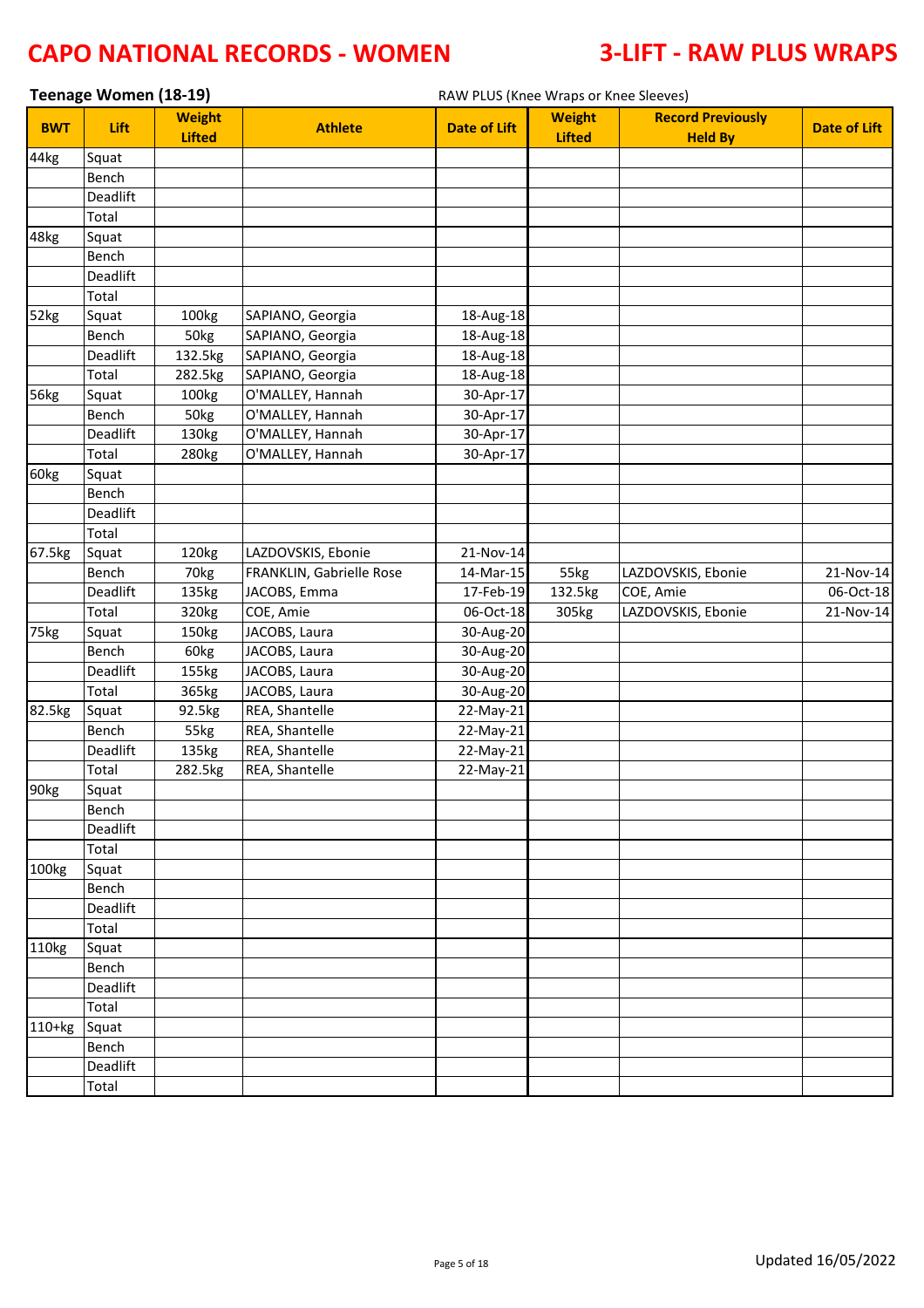|            | Junior Women (20-23) |                                |                                  | RAW PLUS (Knee Wraps or Knee Sleeves) |                                |                                            |                     |  |  |
|------------|----------------------|--------------------------------|----------------------------------|---------------------------------------|--------------------------------|--------------------------------------------|---------------------|--|--|
| <b>BWT</b> | Lift                 | <b>Weight</b><br><b>Lifted</b> | <b>Athlete</b>                   | <b>Date of Lift</b>                   | <b>Weight</b><br><b>Lifted</b> | <b>Record Previously</b><br><b>Held By</b> | <b>Date of Lift</b> |  |  |
| 44kg       | Squat                |                                |                                  |                                       |                                |                                            |                     |  |  |
|            | Bench                |                                |                                  |                                       |                                |                                            |                     |  |  |
|            | Deadlift             |                                |                                  |                                       |                                |                                            |                     |  |  |
|            | Total                |                                |                                  |                                       |                                |                                            |                     |  |  |
| 48kg       | Squat                |                                |                                  |                                       |                                |                                            |                     |  |  |
|            | Bench                |                                |                                  |                                       |                                |                                            |                     |  |  |
|            | Deadlift             |                                |                                  |                                       |                                |                                            |                     |  |  |
|            | Total                |                                |                                  |                                       |                                |                                            |                     |  |  |
| 52kg       | Squat                | 100kg                          | PULLEN, Brittany                 | 25-Apr-15                             |                                |                                            |                     |  |  |
|            | Bench                | 52.5kg                         | PULLEN, Brittany                 | 25-Apr-15                             |                                |                                            |                     |  |  |
|            | Deadlift             | 120kg                          | PULLEN, Brittany                 | 25-Apr-15                             |                                |                                            |                     |  |  |
|            | Total                | 272.5kg                        | PULLEN, Brittany                 | 25-Apr-15                             |                                |                                            |                     |  |  |
| 56kg       | Squat                | 125kg                          | JOHANNES, Sammie                 | 27-May-18 110kg                       |                                | O'MALLEY, Hannah                           | 12-Aug-17           |  |  |
|            | Bench                | 67.5kg                         | DAL PONTE, Bianca                | 20-Feb-22 65kg                        |                                | JOHANNES, Sammie                           | 27-May-18           |  |  |
|            | Deadlift             | 141kg                          | DAL PONTE, Bianca                | 20-Feb-22 140kg                       |                                | JOHANNES, Sammie                           | 27-May-18           |  |  |
|            | Total                | 330kg                          | JOHANNES, Sammie                 | 27-May-18 290kg                       |                                | O'MALLEY, Hannah                           | 12-Aug-17           |  |  |
| 60kg       | Squat                | 122.5kg                        | JAMES, Tiana                     | 07-May-22 107.5kg                     |                                | GLEW, Emily                                | 28-Mar-21           |  |  |
|            | Bench                | 65kg                           | JAMES, Tiana                     | 07-May-22 58kg                        |                                | GLEW, Emily                                | 28-Mar-21           |  |  |
|            | Deadlift             | 142.5kg                        | GLEW, Emily                      | 28-Mar-21 115kg                       |                                | MOORE, Kate                                | 14-Jun-15           |  |  |
|            | Total                | 317.5kg                        | JAMES, Tiana                     | 07-May-22 307.5kg                     |                                | GLEW, Emily                                | 28-Mar-21           |  |  |
| 67.5kg     | Squat                | 140kg                          | HUMPHREYS, Cassandra             | 30-Apr-17                             |                                |                                            |                     |  |  |
|            | Bench                | 87.5kg                         | CAVANAGH, Lauren                 | 07-May-22 80kg                        |                                | HUMPHREYS, Cassandra                       | 30-Apr-17           |  |  |
|            | Deadlift             | 172.5kg                        | HUMPHREYS, Cassandra             | 30-Apr-17                             |                                |                                            |                     |  |  |
|            | Total                | 392.5kg                        | HUMPHREYS, Cassandra             | 30-Apr-17                             |                                |                                            |                     |  |  |
| 75kg       | Squat                | 150kg                          | DOTTEO, Jane                     | 18-Aug-18 135kg                       |                                | DOTTEO, Jane                               | 27-May-18           |  |  |
|            | Bench                | 95kg                           | GENIS, Jeanette                  | 07-May-22 76kg                        |                                | DOTTEO, Jane                               | 18-Aug-18           |  |  |
|            | Deadlift             | 172.5kg                        | DOTTEO, Jane                     | 18-Aug-18 165kg                       |                                | DOTTEO, Jane                               | 27-May-18           |  |  |
|            | Total                | 397.5kg                        | DOTTEO, Jane                     | 18-Aug-18 372.5kg                     |                                | DOTTEO, Jane                               | 27-May-18           |  |  |
| 82.5kg     | Squat                | 135kg                          | FULLER, Sophie                   | 22-Aug-21                             | 130kg                          | LAIDLER, Rebecca (Becky)                   | 12-Aug-17           |  |  |
|            | Bench                | 85kg                           | LAIDLER, Rebecca (Becky)         | 12-Aug-17                             | 82.5kg                         | LAIDLER, Rebecca (Becky)                   | 25-Apr-17           |  |  |
|            | Deadlift             | 155kg                          | LAIDLER, Rebecca (Becky)         | 25-Apr-17                             |                                |                                            |                     |  |  |
|            | Total                | 360kg                          | LAIDLER, Rebecca (Becky)         | 25-Apr-17                             |                                |                                            |                     |  |  |
| 90kg       | Squat                | $\overline{152.5}$ kg          | PEDDER, Holly                    | 12-Apr-14                             |                                |                                            |                     |  |  |
|            | Bench                | 72.5kg                         | PEDDER, Holly                    | 12-Apr-14                             |                                |                                            |                     |  |  |
|            | Deadlift             | 155kg                          | PEDDER, Holly                    | 12-Apr-14                             |                                |                                            |                     |  |  |
|            | Total                | 380kg                          | PEDDER, Holly                    | 12-Apr-14                             |                                |                                            |                     |  |  |
| 100kg      | Squat                |                                |                                  |                                       |                                |                                            |                     |  |  |
|            | Bench                |                                |                                  |                                       |                                |                                            |                     |  |  |
|            | Deadlift             |                                |                                  |                                       |                                |                                            |                     |  |  |
|            | Total                |                                |                                  |                                       |                                |                                            |                     |  |  |
| 110kg      | Squat                |                                |                                  |                                       |                                |                                            |                     |  |  |
|            | Bench<br>Deadlift    |                                |                                  |                                       |                                |                                            |                     |  |  |
|            |                      |                                |                                  |                                       |                                |                                            |                     |  |  |
| $110+kg$   | Total<br>Squat       | 135kg                          |                                  | 18-Aug-18                             | 130kg                          | COUNSEL, Paige                             | 08-Oct-17           |  |  |
|            |                      |                                | COUNSEL, Paige<br>COUNSEL, Paige | 18-Aug-18                             | 60kg                           | COUNSEL, Paige                             | 08-Oct-17           |  |  |
|            | Bench<br>Deadlift    | 62.5kg<br>172.5kg              | COUNSEL, Paige                   | 18-Aug-18                             | 170kg                          | COUNSEL, Paige                             | 08-Oct-17           |  |  |
|            | Total                | 370kg                          | COUNSEL, Paige                   | 18-Aug-18                             | 350kg                          | COUNSEL, Paige                             | 08-Oct-17           |  |  |
|            |                      |                                |                                  |                                       |                                |                                            |                     |  |  |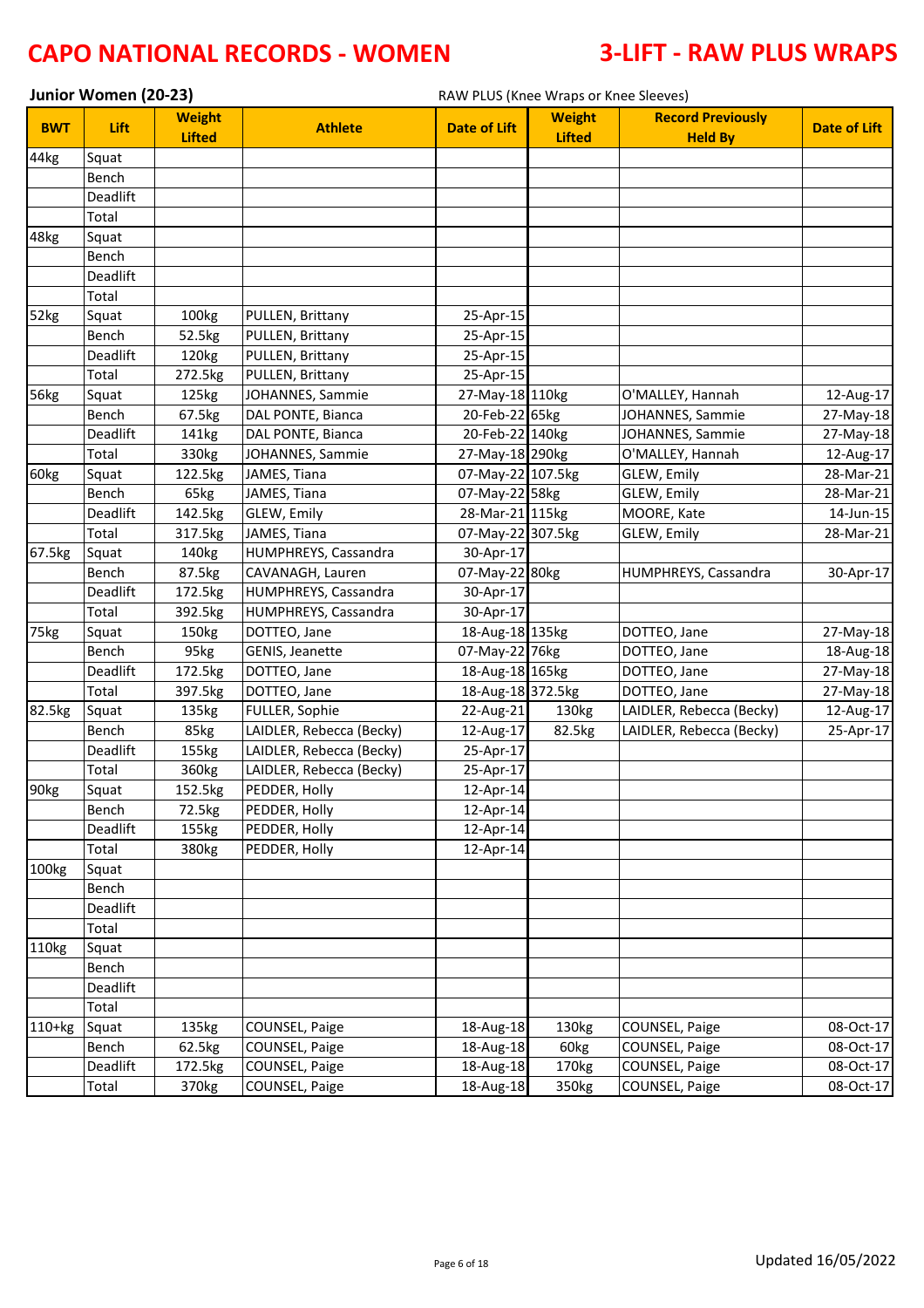|            | Senior Women (24-32) |                                |                           | RAW PLUS (Knee Wraps or Knee Sleeves) |                                |                                            |                     |
|------------|----------------------|--------------------------------|---------------------------|---------------------------------------|--------------------------------|--------------------------------------------|---------------------|
| <b>BWT</b> | Lift                 | <b>Weight</b><br><b>Lifted</b> | <b>Athlete</b>            | <b>Date of Lift</b>                   | <b>Weight</b><br><b>Lifted</b> | <b>Record Previously</b><br><b>Held By</b> | <b>Date of Lift</b> |
| 44kg       | Squat                |                                |                           |                                       |                                |                                            |                     |
|            | Bench                |                                |                           |                                       |                                |                                            |                     |
|            | Deadlift             |                                |                           |                                       |                                |                                            |                     |
|            | Total                |                                |                           |                                       |                                |                                            |                     |
| 48kg       | Squat                | 100kg                          | VIOLA, Patricia           | 14-Mar-15                             | 91kg                           | INSOLL, Samara                             | 13-Dec-14           |
|            | Bench                | 55kg                           | CALDONA, Jackie           | 29-Aug-20                             | 50kg                           | INSOLL, Samara                             | 13-Dec-14           |
|            | Deadlift             | 130kg                          | VIOLA, Patricia           | 21-Nov-14                             | 115kg                          | VIOLA, Patricia                            | 02-Aug-14           |
|            | Total                | 270 <sub>kg</sub>              | VIOLA, Patricia           | 14-Mar-15                             | 262.5kg                        | VIOLA, Patricia                            | 21-Nov-14           |
| 52kg       | Squat                | 105kg                          | NATASHA, Claudia          | 17-Oct-20                             | 92kg                           | SMITH, Alexandra                           | 15-Dec-13           |
|            | Bench                | 62.5kg                         | NATASHA, Claudia          | 17-Oct-20                             | 52.5kg                         | SMITH, Alexandra                           | 15-Dec-13           |
|            | Deadlift             | 130kg                          | SMITH, Alexandra          | 15-Dec-13                             |                                |                                            |                     |
|            | Total                | 282.5kg                        | NATASHA, Claudia          | 17-Oct-20                             | 274.5kg                        | SMITH, Alexandra                           | 15-Dec-13           |
| 56kg       | Squat                | 142.5kg                        | JOHANNES, Samantha        | 17-Aug-19                             | 135kg                          | CARRICK, Bec                               | 29-Apr-18           |
|            | Bench                | 75kg                           | SPEIGHT, Aisling          | 25-Apr-18                             | 72.5kg                         | SCHNECK, Meg                               | 21-Nov-14           |
|            | Deadlift             | 160kg                          | <b>SCHNECK, Meg</b>       | 21-Nov-14                             | 157.5kg                        | DONNELLAN, Jessica                         | 02-Aug-14           |
|            | Total                | 365kg                          | SCHNECK, Meg              | 21-Nov-14                             | 342.5kg                        | SCHNECK, Meg                               | 02-Aug-14           |
| 60kg       | Squat                | 185kg                          | SGRO, Laura               | 12-Aug-16                             | 130kg                          | WEARING, Chloe                             | 14-Mar-15           |
|            | Bench                | 102.5kg                        | SGRO, Laura               | 12-Aug-16                             | 85kg                           | WEARING, Chloe                             | 13-Dec-14           |
|            | Deadlift             | 152.5kg                        | SGRO, Laura               | 12-Aug-16                             | 145kg                          | WEARING, Chloe                             | 14-Mar-15           |
|            | Total                | 440kg                          | SGRO, Laura               | 12-Aug-16                             | 360kg                          | WEARING, Chloe                             | 14-Mar-15           |
| 67.5kg     | Squat                | 170kg                          | DE JONG, Kayleigh         | 13-Aug-16                             | 150kg                          | STEWART, Heidi                             | 02-Aug-14           |
|            | Bench                | 92.5kg                         | STEWART, Heidi            | 02-Aug-14                             |                                |                                            |                     |
|            | Deadlift             | 200kg                          | STEWART, Heidi            | 02-Aug-14                             |                                |                                            |                     |
|            | Total                | 442.5kg                        | STEWART, Heidi            | 02-Aug-14                             |                                |                                            |                     |
| 75kg       | Squat                | 210kg                          | <b>BECKER, Kat</b>        | 13-Aug-16                             | 195kg                          | VAN WYK, Chleo                             | 14-Mar-15           |
|            | Bench                | 122.5kg                        | VAN WYK, Chleo            | 14-Mar-15                             | 85kg                           | VILE, Lyndall                              | 21-Nov-14           |
|            | Deadlift             | 220 <sub>kg</sub>              | <b>BECKER, Kat</b>        | 13-Aug-16                             | 215kg                          | VAN WYK, Chleo                             | 14-Mar-15           |
|            | Total                | 532.5kg                        | VAN WYK, Chleo            | 14-Mar-15                             | 457.5kg                        | VILE, Lyndall                              | 21-Nov-14           |
| 82.5kg     | Squat                | 195kg                          | <b>BECKER, Kat</b>        | 14-Jun-15                             |                                |                                            |                     |
|            | Bench                | 92.5kg                         | <b>BANKS, Jo</b>          | 27-May-18                             | 85kg                           | BECKER, Kat                                | 14-Jun-15           |
|            | Deadlift             | 200kg                          | BECKER, Kat               | 14-Jun-15                             |                                |                                            |                     |
|            | Total                | 477.5kg                        | BECKER, Kat               | 14-Jun-15                             |                                |                                            |                     |
| 90kg       | Squat                | 125kg                          | <b>HELLRIEGEL, Temera</b> | 08-Oct-17                             | 112.5kg                        | OLDFIELD, Amy                              | 30-Apr-17           |
|            | Bench                | 65kg                           | <b>HULL, Lucy</b>         | 14-May-16                             |                                |                                            |                     |
|            | Deadlift             | 142.5kg                        | <b>HELLRIEGEL, Temera</b> | 08-Oct-17                             | 132.5kg                        | OLDFIELD, Amy                              | 30-Apr-17           |
|            | Total                | 320kg                          | HELLRIEGEL, Temera        | 08-Oct-17                             | 295kg                          | OLDFIELD, Amy                              | 30-Apr-17           |
| 100kg      | Squat                |                                |                           |                                       |                                |                                            |                     |
|            | Bench                |                                |                           |                                       |                                |                                            |                     |
|            | Deadlift             |                                |                           |                                       |                                |                                            |                     |
|            | Total                |                                |                           |                                       |                                |                                            |                     |
| 110kg      | Squat                | 152.5kg                        | HUMBLE, Abbey             | 25-Apr-22                             |                                |                                            |                     |
|            | Bench                | 70 <sub>kg</sub>               | HUMBLE, Abbey             | 25-Apr-22                             |                                |                                            |                     |
|            | Deadlift             | 175kg                          | HUMBLE, Abbey             | 25-Apr-22                             |                                |                                            |                     |
|            | Total                | 397.5kg                        | <b>HUMBLE, Abbey</b>      | 25-Apr-22                             |                                |                                            |                     |
| $110+kg$   | Squat                | 240 <sub>kg</sub>              | MILLINGTON, Anita         | 31-Mar-12                             |                                |                                            |                     |
|            | Bench                | 120kg                          | <b>GENRICH, Nicole</b>    | 26-Jun-21                             | 106kg                          | MILLINGTON, Anita                          | 31-Mar-12           |
|            | Deadlift             | 240 <sub>kg</sub>              | <b>GENRICH, Nicole</b>    | 26-Jun-21                             | 212.5kg                        | MILLINGTON, Anita                          | 10-May-14           |
|            | Total                | 580kg                          | <b>GENRICH, Nicole</b>    | 26-Jun-21                             | 535kg                          | MILLINGTON, Anita                          | 10-May-14           |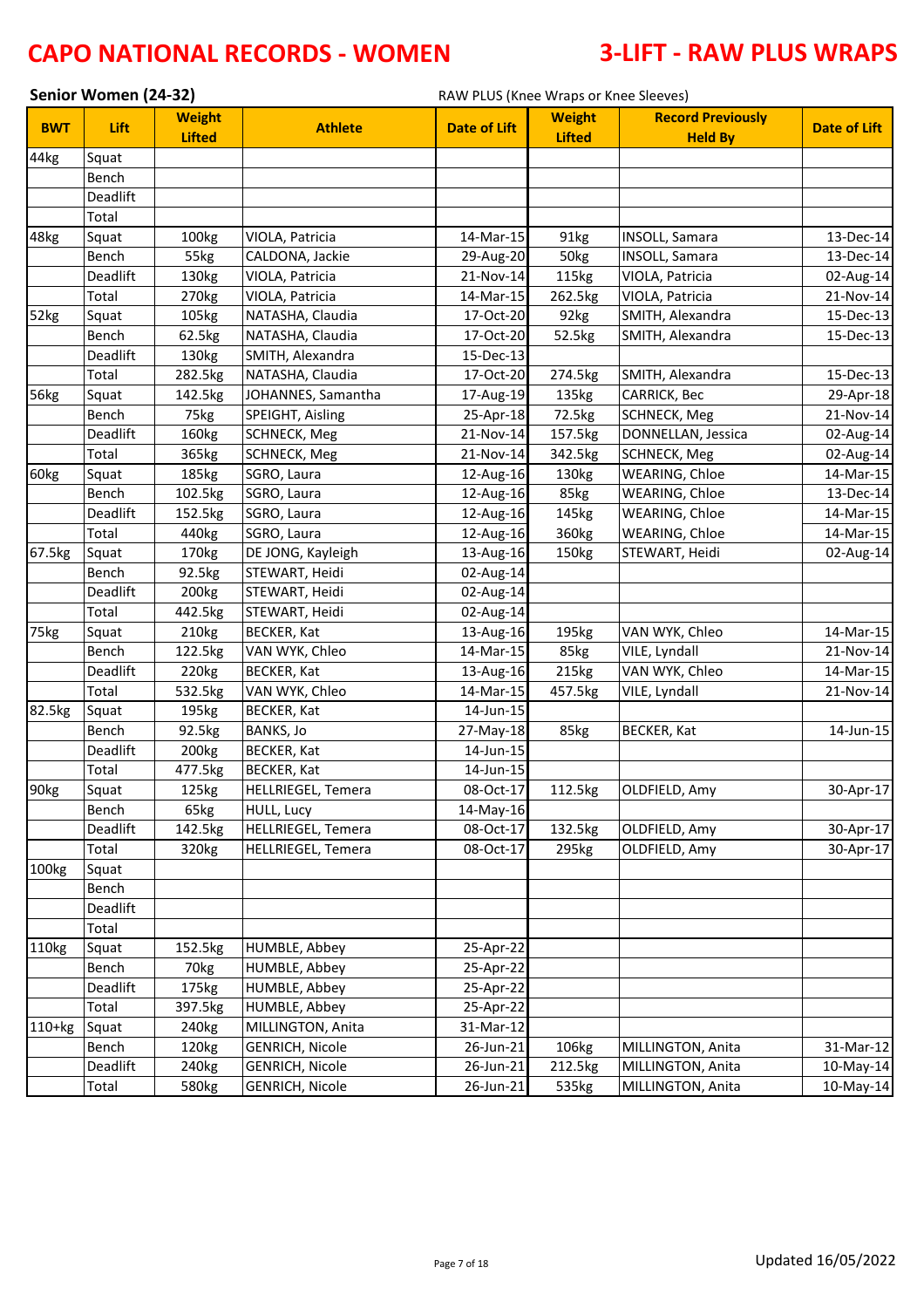|            | Sub Master Women (33-39)<br>RAW PLUS (Knee Wraps or Knee Sleeves) |                                |                          |                     |                                |                                            |                     |
|------------|-------------------------------------------------------------------|--------------------------------|--------------------------|---------------------|--------------------------------|--------------------------------------------|---------------------|
| <b>BWT</b> | Lift                                                              | <b>Weight</b><br><b>Lifted</b> | <b>Athlete</b>           | <b>Date of Lift</b> | <b>Weight</b><br><b>Lifted</b> | <b>Record Previously</b><br><b>Held By</b> | <b>Date of Lift</b> |
| 44kg       | Squat                                                             |                                |                          |                     |                                |                                            |                     |
|            | Bench                                                             |                                |                          |                     |                                |                                            |                     |
|            | Deadlift                                                          |                                |                          |                     |                                |                                            |                     |
|            | Total                                                             |                                |                          |                     |                                |                                            |                     |
| 48kg       | Squat                                                             | 105kg                          | <b>HENDERSON, Regina</b> | 30-Nov-19           | 87.5kg                         | EATON, Emma                                | 10-Aug-13           |
|            | Bench                                                             | 50kg                           | <b>HENDERSON, Regina</b> | 30-Nov-19           | 37.5kg                         | EATON, Emma                                | 10-Aug-13           |
|            | Deadlift                                                          | 127.5kg                        | <b>BRODIE, Sandra</b>    | 26-Jun-21           | 122.5kg                        | HENDERSON, Regina                          | 30-Nov-19           |
|            | Total                                                             | 277.5kg                        | <b>HENDERSON, Regina</b> | 30-Nov-19           | 245kg                          | EATON, Emma                                | 10-Aug-13           |
| 52kg       | Squat                                                             | 110kg                          | <b>HENDERSON, Regina</b> | 07-May-22           | 97.5kg                         | MOYSES, Yasmin                             | 24-Oct-21           |
|            | Bench                                                             | 65kg                           | MOYSES, Yasmin           | 24-Oct-21           | 52.5kg                         | ADAMSON, Catherine                         | 26-Jun-21           |
|            | Deadlift                                                          | 125kg                          | ADAMSON, Catherine       | 26-Jun-21           |                                |                                            |                     |
|            | Total                                                             | 312.5kg                        | <b>HENDERSON, Regina</b> | 07-May-22           | 272.5kg                        | MOYSES, Yasmin                             | 24-Oct-21           |
| 56kg       | Squat                                                             | 127.5kg                        | WILKINS, Sharon          | 15-Aug-15           | 125kg                          | HAILEY, Samantha                           | 02-Aug-14           |
|            | Bench                                                             | 75kg                           | WILKINS, Sharon          | 15-Aug-15           | 67.5kg                         | WILKINS, Sharon                            | 14-Mar-15           |
|            | Deadlift                                                          | 177.5kg                        | WILKINS, Sharon          | 15-Aug-15           | 155kg                          | WILKINS, Sharon                            | 14-Mar-15           |
|            | Total                                                             | 380kg                          | WILKINS, Sharon          | 15-Aug-15           | 335kg                          | WILKINS, Sharon                            | 14-Mar-15           |
| 60kg       | Squat                                                             | 127.5kg                        | ANDREWS, Sian            | 22-Aug-21           | 125.5kg                        | SALIBA, Danielle                           | 25-Apr-19           |
|            | Bench                                                             | 70 <sub>kg</sub>               | ANDREWS, Sian            | 22-Aug-21           | 62.5kg                         | FLORES, Suzette                            | 17-Aug-19           |
|            | Deadlift                                                          | 155kg                          | CHAN, Lily               | 12-Aug-17           | 150kg                          | <b>BUTLER, Sarah</b>                       | 21-May-17           |
|            | Total                                                             | 345kg                          | ANDREWS, Sian            | 22-Aug-21           | 325kg                          | SALIBA, Danielle                           | 25-Apr-19           |
| 67.5kg     | Squat                                                             | 180kg                          | ROWEN, Kerry             | 22-Aug-21           | 150kg                          | WILLIAMS, Sonia                            | 17-Aug-19           |
|            | Bench                                                             | 105kg                          | WILLIAMS, Sonia          | 17-Aug-19           | 67.5kg                         | WALSH, Melanie                             | 02-Aug-14           |
|            | Deadlift                                                          | 212.5kg                        | ROWEN, Kerry             | 22-Aug-21           | 165kg                          | WILLIAMS, Sonia                            | 17-Aug-19           |
|            | Total                                                             | 492.5kg                        | ROWEN, Kerry             | 22-Aug-21           | 417.5kg                        | WILLIAMS, Sonia                            | 17-Aug-19           |
| 75kg       | Squat                                                             | 192.5kg                        | MICHON, Lucy             | 22-Aug-21           | 180kg                          | DAY, Jessica                               | 17-Aug-19           |
|            | Bench                                                             | 108kg                          | ROWEN, Kerry             | 26-Jun-21           | 107.5kg                        | DAY, Jessica                               | 17-Aug-19           |
|            | Deadlift                                                          | 210kg                          | MICHON, Lucy             | 22-Aug-21           | 207.5kg                        | ROWEN, Kerry                               | 26-Jun-21           |
|            | Total                                                             | 500kg                          | MICHON, Lucy             | 22-Aug-21           | 492.5kg                        | ROWEN, Kerry                               | 26-Jun-21           |
| 82.5kg     | Squat                                                             | 235kg                          | BECKER, Kat              | 08-Nov-18           | 210kg                          | BECKER, Kat                                | 18-Aug-18           |
|            | Bench                                                             | 112.5kg                        | <b>BECKER, Kat</b>       | 08-Nov-18           | 110kg                          | BECKER, Kat                                | 18-Aug-18           |
|            | Deadlift                                                          | 222.5kg                        | <b>BECKER, Kat</b>       | 08-Nov-18           | 220kg                          | BECKER, Kat                                | 18-Aug-18           |
|            | Total                                                             | 570kg                          | <b>BECKER, Kat</b>       | 08-Nov-18           | 540kg                          | <b>BECKER, Kat</b>                         | 18-Aug-18           |
| 90kg       | Squat                                                             | 235kg                          | <b>BECKER, Kat</b>       | 09-Nov-19           | 230kg                          | <b>BECKER, Kat</b>                         | 08-Oct-17           |
|            | Bench                                                             | 125kg                          | CURNOW, Alana            | 30-Nov-19           | 115kg                          | BECKER, Kat                                | 09-Nov-19           |
|            | Deadlift                                                          | 227.5kg                        | CURNOW, Alana            | 30-Nov-19           | 225kg                          | BECKER, Kat                                | 17-Aug-19           |
|            | Total                                                             | 570kg                          | <b>BECKER, Kat</b>       | 09-Nov-19           | 552.5kg                        | <b>BECKER, Kat</b>                         | 08-Oct-17           |
| 100kg      | Squat                                                             |                                |                          |                     |                                |                                            |                     |
|            | Bench                                                             |                                |                          |                     |                                |                                            |                     |
|            | Deadlift                                                          |                                |                          |                     |                                |                                            |                     |
|            | Total                                                             |                                |                          |                     |                                |                                            |                     |
| 110kg      | Squat                                                             | 150kg                          | <b>BULZOMI, Franca</b>   | 27-Feb-22           |                                |                                            |                     |
|            | Bench                                                             | 85kg                           | <b>BULZOMI, Franca</b>   | 27-Feb-22           |                                |                                            |                     |
|            | Deadlift                                                          | 160kg                          | <b>BULZOMI, Franca</b>   | 27-Feb-22           |                                |                                            |                     |
|            | Total                                                             | 395kg                          | <b>BULZOMI, Franca</b>   | 27-Feb-22           |                                |                                            |                     |
| $110+kg$   | Squat                                                             | 241kg                          | BECKER, Kat              | 09-Jun-19           | 160kg                          | HUNT, Greer                                | 21-Nov-14           |
|            | Bench                                                             | 107.5kg                        | BECKER, Kat              | 09-Jun-19           | 82.5kg                         | HUNT, Greer                                | 21-Nov-14           |
|            | Deadlift                                                          | 215kg                          | BECKER, Kat              | 09-Jun-19           | 172.5kg                        | HUNT, Greer                                | 02-Aug-14           |
|            | Total                                                             | 562.5kg                        | <b>BECKER, Kat</b>       | 09-Jun-19           | 410kg                          | HUNT, Greer                                | 21-Nov-14           |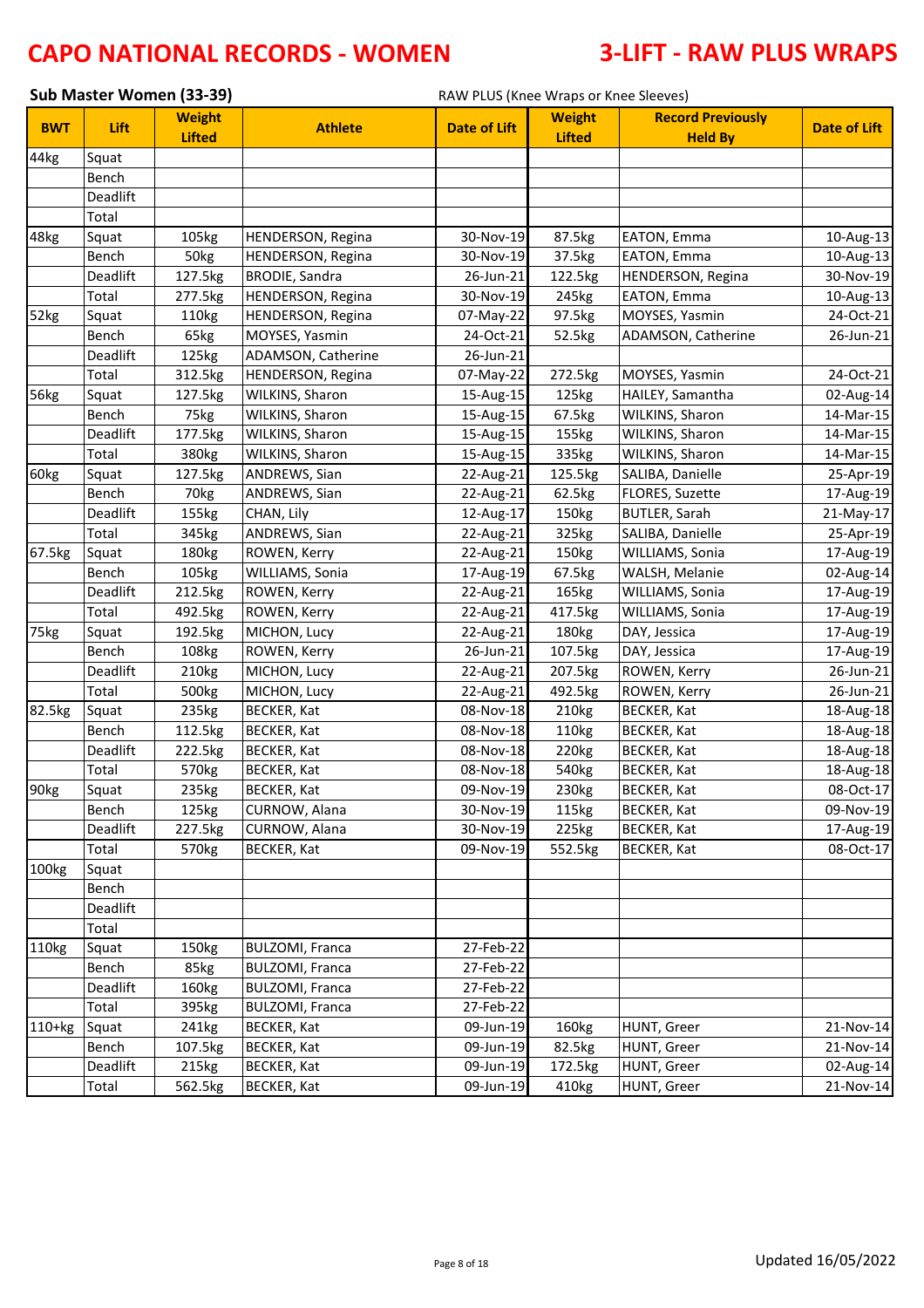|            | <b>Masters Women (40-44)</b> |                                |                             |                         | RAW PLUS (Knee Wraps or Knee Sleeves) |                                            |                         |  |  |  |
|------------|------------------------------|--------------------------------|-----------------------------|-------------------------|---------------------------------------|--------------------------------------------|-------------------------|--|--|--|
| <b>BWT</b> | Lift                         | <b>Weight</b><br><b>Lifted</b> | <b>Athlete</b>              | <b>Date of Lift</b>     | <b>Weight</b><br><b>Lifted</b>        | <b>Record Previously</b><br><b>Held By</b> | <b>Date of Lift</b>     |  |  |  |
| 44kg       | Squat                        |                                |                             |                         |                                       |                                            |                         |  |  |  |
|            | Bench                        |                                |                             |                         |                                       |                                            |                         |  |  |  |
|            | Deadlift                     |                                |                             |                         |                                       |                                            |                         |  |  |  |
|            | Total                        |                                |                             |                         |                                       |                                            |                         |  |  |  |
| 48kg       | Squat                        | 70 <sub>kg</sub>               | ALLAN, Joanne               | 22-May-21               |                                       |                                            |                         |  |  |  |
|            | Bench                        | 40 <sub>kg</sub>               | ALLAN, Joanne               | 22-May-21               |                                       |                                            |                         |  |  |  |
|            | Deadlift                     | 115kg                          | ALLAN, Joanne               | 22-May-21               |                                       |                                            |                         |  |  |  |
|            | Total                        | 225kg                          | ALLAN, Joanne               | 22-May-21               |                                       |                                            |                         |  |  |  |
| 52kg       | Squat                        | 92.5kg                         | FINCH, Linda                | 12-Aug-16               |                                       |                                            |                         |  |  |  |
|            | Bench                        | 60kg                           | FINCH, Linda                | 12-Aug-16               |                                       |                                            |                         |  |  |  |
|            | Deadlift                     | 117.5kg                        | FINCH, Linda                | 12-Aug-16               |                                       |                                            |                         |  |  |  |
|            | Total                        | 270kg                          | FINCH, Linda                | 12-Aug-16               |                                       |                                            |                         |  |  |  |
| 56kg       | Squat                        | 125kg                          | FLEMING, Danielle           | 25-Apr-22               | 107.5kg                               | POCHIN, Asha                               | 22-Aug-21               |  |  |  |
|            | Bench                        | 70 <sub>kg</sub>               | FLEMING, Danielle           | 25-Apr-22               | 60kg                                  | FRISINA, Daniela                           | 25-Apr-19               |  |  |  |
|            | Deadlift                     | 160kg                          | FLEMING, Danielle           | 25-Apr-22               | 148kg                                 | POCHIN, Asha                               | 22-Aug-21               |  |  |  |
|            | Total                        | 355kg                          | FLEMING, Danielle           | 25-Apr-22               | 312.5kg                               | POCHIN, Asha                               | 22-Aug-21               |  |  |  |
| 60kg       | Squat                        | 160kg                          | CHAMBERLIN, Janelle         | 12-Aug-17               | 155kg                                 | CHAMBERLIN, Janelle                        | 30-Apr-17               |  |  |  |
|            | Bench                        | 80kg                           | CHAMBERLIN, Janelle         | 30-Apr-17               | 50kg                                  | BAJJADA, Michelina                         | 15-Aug-15               |  |  |  |
|            | Deadlift                     | 185kg                          | CHAMBERLIN, Janelle         | 12-Aug-17               | 180 <sub>kg</sub>                     | CHAMBERLIN, Janelle                        | 30-Apr-17               |  |  |  |
|            | Total                        | 417.5kg                        | CHAMBERLIN, Janelle         | 12-Aug-17               | 412.5kg                               | CHAMBERLIN, Janelle                        | 30-Apr-17               |  |  |  |
| 67.5kg     | Squat                        | 145kg                          | CHAMBERLIN, Janelle         | 13-Aug-16               | 137.5kg                               | CHAMBERLIN, Janelle                        | 22-May-16               |  |  |  |
|            | Bench                        | 80kg                           | CHAMBERLIN, Janelle         | 13-Aug-16               | 72.5kg                                | CHAMBERLIN, Janelle                        | 22-May-16               |  |  |  |
|            | Deadlift                     | 180kg                          | CHAMBERLIN, Janelle         | 13-Aug-16               | 162.5kg                               | CHAMBERLIN, Janelle                        | 22-May-16               |  |  |  |
|            | Total                        | 400kg                          | CHAMBERLIN, Janelle         | 13-Aug-16               | 372.5kg                               | CHAMBERLIN, Janelle                        | 22-May-16               |  |  |  |
| 75kg       | Squat                        | 190kg                          | MAXEY, Melissa              | 25-Apr-22               | 182.5kg                               | MALARD, Annie                              | 22-Aug-21               |  |  |  |
|            | Bench                        | 92.5kg                         | HAYTO, Alexis               | 22-May-21               | 78kg                                  | MAXEY, Melissa                             | 25-Apr-21               |  |  |  |
|            | Deadlift                     | 215kg                          | <b>FITZPATRICK, Frances</b> | 21-Nov-14               | 202.5kg                               | FITZPATRICK, Frances                       | 02-Aug-14               |  |  |  |
|            | Total                        | 465kg                          | MALARD, Annie               | 22-Aug-21               | 437.5kg                               | FITZPATRICK, Frances                       | 21-Nov-14               |  |  |  |
| 82.5kg     | Squat                        | 178kg                          | MAXEY, Melissa              | 25-Apr-19               | 100kg                                 | AZZOPARDI, Belinda                         | 22-May-16               |  |  |  |
|            | Bench                        | 85kg                           | MAXEY, Melissa              | 25-Apr-19               | 60kg                                  | AZZOPARDI, Belinda                         | 22-May-16               |  |  |  |
|            | Deadlift                     | 170kg                          | <b>HENDERSON, Catherine</b> | 21-Mar-21               | 167.5kg                               | VAN DER POLL, Gigi                         | 17-Aug-19               |  |  |  |
|            | Total                        | 412.5kg                        | MAXEY, Melissa              | 25-Apr-19               | 305kg                                 | AZZOPARDI, Belinda                         | 22-May-16               |  |  |  |
| 90kg       | Squat                        | 161kg                          | HENDERSON, Catherine        | $\overline{22}$ -Aug-21 | 160kg                                 | FITZPATRICK, Frances                       | $\overline{14}$ -Jun-15 |  |  |  |
|            | Bench                        | 90 <sub>kg</sub>               | HENDERSON, Catherine        | 22-Aug-21               | 85kg                                  | FITZPATRICK, Frances                       | 14-Jun-15               |  |  |  |
|            | Deadlift                     | 222.5kg                        | <b>FITZPATRICK, Frances</b> | 14-Jun-15               |                                       |                                            |                         |  |  |  |
|            | Total                        | 467.5kg                        | <b>FITZPATRICK, Frances</b> | 14-Jun-15               |                                       |                                            |                         |  |  |  |
| 100kg      | Squat                        |                                |                             |                         |                                       |                                            |                         |  |  |  |
|            | Bench                        |                                |                             |                         |                                       |                                            |                         |  |  |  |
|            | Deadlift                     |                                |                             |                         |                                       |                                            |                         |  |  |  |
|            | Total                        |                                |                             |                         |                                       |                                            |                         |  |  |  |
| 110kg      | Squat                        |                                |                             |                         |                                       |                                            |                         |  |  |  |
|            | Bench                        |                                |                             |                         |                                       |                                            |                         |  |  |  |
|            | Deadlift                     |                                |                             |                         |                                       |                                            |                         |  |  |  |
|            | Total                        |                                |                             |                         |                                       |                                            |                         |  |  |  |
| $110+kg$   | Squat                        | 160kg                          | <b>BARRINGTON, Perdita</b>  | 30-Nov-19               | 127.5kg                               | HART, Amanda                               | 12-Aug-17               |  |  |  |
|            | Bench                        | 75kg                           | MADDERN, Emily              | 30-Aug-20               | 72.5kg                                | HART, Amanda                               | 30-Apr-17               |  |  |  |
|            | Deadlift                     | 175kg                          | MADDERN, Emily              | 30-Aug-20               | 157.5kg                               | <b>BARRINGTON, Perdita</b>                 | 30-Nov-19               |  |  |  |
|            | Total                        | 410kg                          | MADDERN, Emily              | 30-Nov-19               | 377.5kg                               | <b>BARRINGTON, Perdita</b>                 | 30-Nov-19               |  |  |  |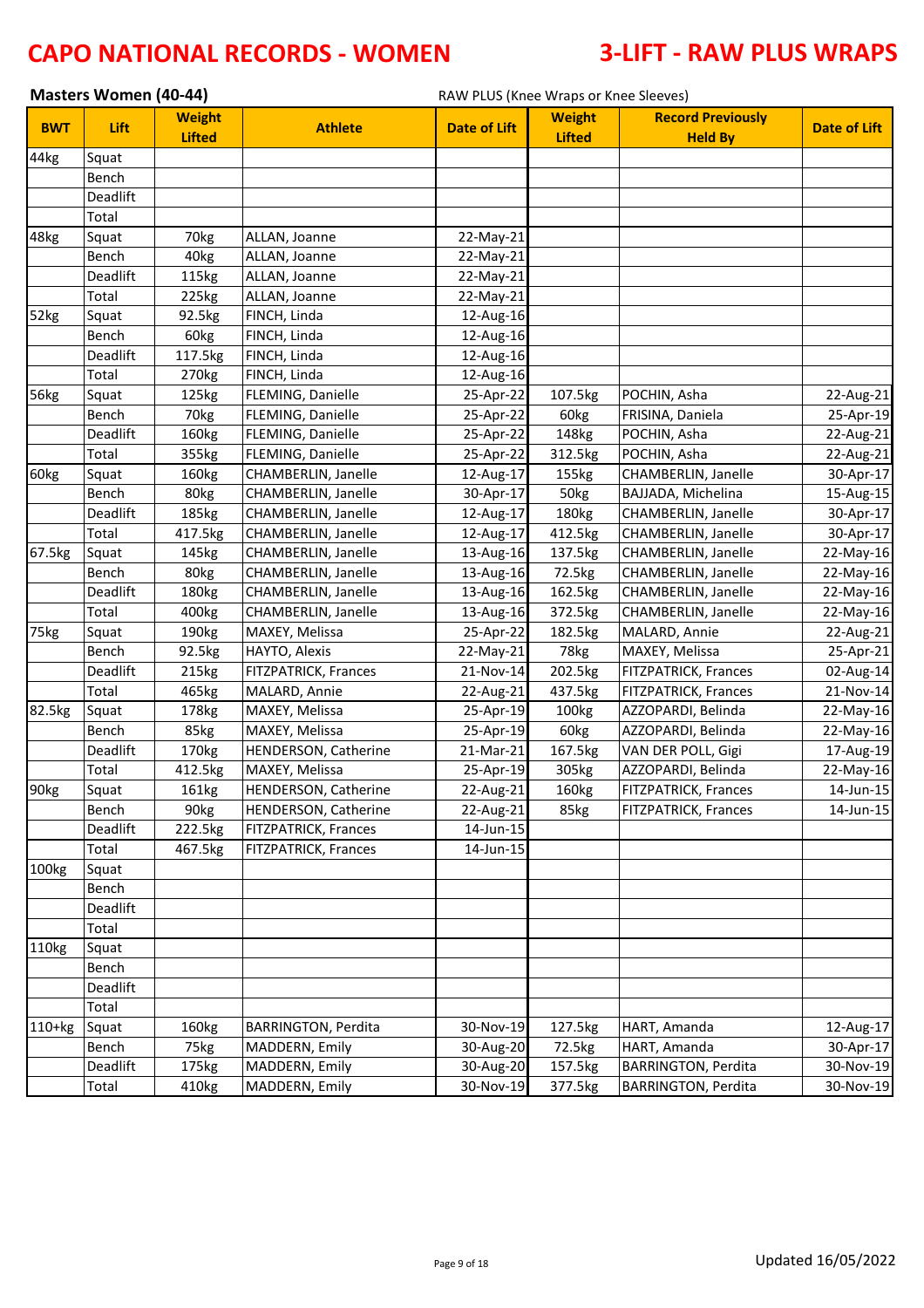|                  | Masters Women (45-49) |                                |                     | RAW PLUS (Knee Wraps or Knee Sleeves) |                                |                                            |                     |
|------------------|-----------------------|--------------------------------|---------------------|---------------------------------------|--------------------------------|--------------------------------------------|---------------------|
| <b>BWT</b>       | Lift                  | <b>Weight</b><br><b>Lifted</b> | <b>Athlete</b>      | <b>Date of Lift</b>                   | <b>Weight</b><br><b>Lifted</b> | <b>Record Previously</b><br><b>Held By</b> | <b>Date of Lift</b> |
| 44kg             | Squat                 |                                |                     |                                       |                                |                                            |                     |
|                  | Bench                 |                                |                     |                                       |                                |                                            |                     |
|                  | Deadlift              |                                |                     |                                       |                                |                                            |                     |
|                  | Total                 |                                |                     |                                       |                                |                                            |                     |
| 48kg             | Squat                 | 100kg                          | WINWOOD, Tania      | 17-Aug-19                             |                                |                                            |                     |
|                  | Bench                 | 47.5kg                         | WINWOOD, Tania      | 17-Aug-19                             |                                |                                            |                     |
|                  | Deadlift              | 145kg                          | WINWOOD, Tania      | 17-Aug-19                             |                                |                                            |                     |
|                  | Total                 | 292.5kg                        | WINWOOD, Tania      | 17-Aug-19                             |                                |                                            |                     |
| 52kg             | Squat                 | 102.5kg                        | WAGSTAFF, Yvonne    | 15-Aug-15                             | 100kg                          | WAGSTAFF, Yvonne                           | 09-May-15           |
|                  | Bench                 | 57.5kg                         | WAGSTAFF, Yvonne    | 15-Aug-15                             | 55kg                           | WAGSTAFF, Yvonne                           | 09-May-15           |
|                  | Deadlift              | 140kg                          | WAGSTAFF, Yvonne    | 15-Aug-15                             | 135kg                          | WAGSTAFF, Yvonne                           | 09-May-15           |
|                  | Total                 | 297.5kg                        | WAGSTAFF, Yvonne    | 15-Aug-15                             | 290kg                          | WAGSTAFF, Yvonne                           | 09-May-15           |
| 56kg             | Squat                 | 120kg                          | PEARSILL, Dani      | 14-Jun-15                             |                                |                                            |                     |
|                  | Bench                 | 72.5kg                         | PEARSILL, Dani      | 14-Jun-15                             |                                |                                            |                     |
|                  | Deadlift              | 130kg                          | PEARSILL, Dani      | 14-Jun-15                             |                                |                                            |                     |
|                  | Total                 | 317.5kg                        | PEARSILL, Dani      | 14-Jun-15                             |                                |                                            |                     |
| 60kg             | Squat                 | 125kg                          | TIPPER, Bianca      | 22-May-21                             |                                |                                            |                     |
|                  | Bench                 | 60kg                           | TIPPER, Bianca      | 22-May-21                             |                                |                                            |                     |
|                  | Deadlift              | 127.5kg                        | TIPPER, Bianca      | 22-May-21                             |                                |                                            |                     |
|                  | Total                 | 312.5kg                        | TIPPER, Bianca      | 22-May-21                             |                                |                                            |                     |
| 67.5kg           | Squat                 | 170kg                          | CHAMBERLIN, Janelle | 07-May-22                             | 155kg                          | BARBA, Maria                               | 14-Mar-15           |
|                  | Bench                 | 100kg                          | McKENZIE, Jiuliana  | 25-Apr-18                             | 90kg                           | BARBA, Maria                               | 14-Mar-15           |
|                  | Deadlift              | 176kg                          | CHAMBERLIN, Janelle | 07-May-22                             | 160kg                          | BARBA, Maria                               | 14-Mar-15           |
|                  | Total                 | 427.5kg                        | CHAMBERLIN, Janelle | 07-May-22                             | 405kg                          | BARBA, Maria                               | 14-Mar-15           |
| 75kg             | Squat                 | 160kg                          | SMITH, Janet        | 18-Aug-18                             | 150kg                          | SMITH, Janet                               | 27-May-18           |
|                  | Bench                 | 80kg                           | SMITH, Janet        | 18-Aug-18                             | 70kg                           | SMITH, Janet                               | 27-May-18           |
|                  | Deadlift              | 200 <sub>kg</sub>              | SMITH, Janet        | 18-Aug-18                             | 192.5kg                        | SMITH, Janet                               | 27-May-18           |
|                  | Total                 | 440kg                          | SMITH, Janet        | 18-Aug-18                             | 412.5kg                        | SMITH, Janet                               | 27-May-18           |
| 82.5kg           | Squat                 | 137.5kg                        | WICKS, Maureen      | 22-Aug-21                             |                                |                                            |                     |
|                  | Bench                 | 75kg                           | WICKS, Maureen      | 22-Aug-21                             |                                |                                            |                     |
|                  | Deadlift              | 150kg                          | DEACON, Cherie      | 20-Feb-22                             | 147.5kg                        | WICKS, Maureen                             | 22-Aug-21           |
|                  | Total                 | 357.5kg                        | WICKS, Maureen      | 22-Aug-21                             |                                |                                            |                     |
| 90 <sub>kg</sub> | Squat                 | 145kg                          | WICKS, Maureen      | 20-Feb-22                             |                                |                                            |                     |
|                  | Bench                 | 82.5kg                         | WICKS, Maureen      | 20-Feb-22                             |                                |                                            |                     |
|                  | Deadlift              | 152.5kg                        | WICKS, Maureen      | 20-Feb-22                             |                                |                                            |                     |
|                  | Total                 | 380kg                          | WICKS, Maureen      | 20-Feb-22                             |                                |                                            |                     |
| 100kg            | Squat                 | 145kg                          | LIHOU, Melanie      | 07-May-22                             |                                |                                            |                     |
|                  | Bench                 | 72.5kg                         | LIHOU, Melanie      | 07-May-22                             |                                |                                            |                     |
|                  | Deadlift              | 160kg                          | LIHOU, Melanie      | 07-May-22                             |                                |                                            |                     |
|                  | Total                 | 377.5kg                        | LIHOU, Melanie      | 07-May-22                             |                                |                                            |                     |
| 110kg            | Squat                 |                                |                     |                                       |                                |                                            |                     |
|                  | Bench                 |                                |                     |                                       |                                |                                            |                     |
|                  | Deadlift              |                                |                     |                                       |                                |                                            |                     |
|                  | Total                 |                                |                     |                                       |                                |                                            |                     |
| $110+kg$         | Squat                 | 160kg                          | BETHAM, Hilda       | 24-Oct-21                             | 147.5kg                        | BETHAM, Hilda                              | 22-May-21           |
|                  | Bench                 | 75kg                           | BETHAM, Hilda       | 24-Oct-21                             | 72.5kg                         | BETHAM, Hilda                              | 22-May-21           |
|                  | Deadlift              | 150kg                          | BETHAM, Hilda       | 24-Oct-21                             | 145kg                          | DONOGHUE, Lisa                             | $24$ -Jun-18        |
|                  | Total                 | 385kg                          | BETHAM, Hilda       | 24-Oct-21                             | 350kg                          | BETHAM, Hilda                              | 22-May-21           |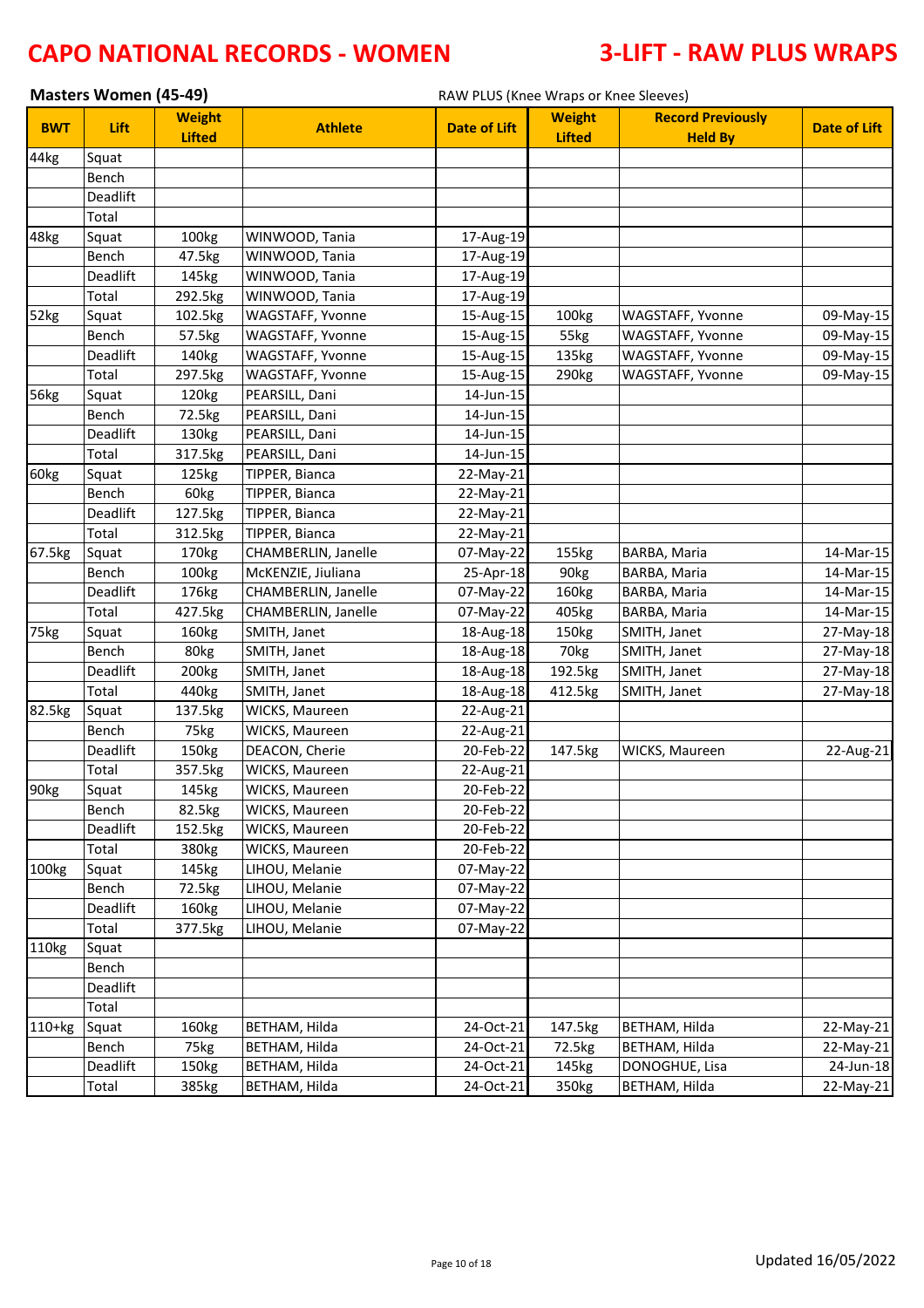|            | <b>Masters Women (50-54)</b> |                                |                        | RAW PLUS (Knee Wraps or Knee Sleeves) |                                |                                            |                     |
|------------|------------------------------|--------------------------------|------------------------|---------------------------------------|--------------------------------|--------------------------------------------|---------------------|
| <b>BWT</b> | Lift                         | <b>Weight</b><br><b>Lifted</b> | <b>Athlete</b>         | <b>Date of Lift</b>                   | <b>Weight</b><br><b>Lifted</b> | <b>Record Previously</b><br><b>Held By</b> | <b>Date of Lift</b> |
| 44kg       | Squat                        |                                |                        |                                       |                                |                                            |                     |
|            | Bench                        |                                |                        |                                       |                                |                                            |                     |
|            | Deadlift                     |                                |                        |                                       |                                |                                            |                     |
|            | Total                        |                                |                        |                                       |                                |                                            |                     |
| 48kg       | Squat                        | 95kg                           | Li, Pam                | 25-Apr-21                             |                                |                                            |                     |
|            | Bench                        | 50kg                           | Li, Pam                | 25-Apr-21                             |                                |                                            |                     |
|            | Deadlift                     | 140kg                          | WINWOOD, Tania         | 22-Aug-21                             | 122.5kg                        | WINWOOD, Tania                             | 22-May-21           |
|            | Total                        | 272.5kg                        | WINWOOD, Tania         | 22-Aug-21                             | 265kg                          | Li, Pam                                    | 25-Apr-21           |
| 52kg       | Squat                        | 140kg                          | WEIR, Coralie          | 02-Aug-14                             | 85kg                           | PEISL, Marianne                            | 10-Aug-13           |
|            | Bench                        | 90kg                           | WEIR, Coralie          | 15-Aug-15                             | 80kg                           | WEIR, Coralie                              | 02-Aug-14           |
|            | Deadlift                     | 160kg                          | WEIR, Coralie          | 15-Aug-15                             | 150kg                          | WEIR, Coralie                              | 02-Aug-14           |
|            | Total                        | 387.5kg                        | WEIR, Coralie          | 15-Aug-15                             | 370kg                          | WEIR, Coralie                              | 02-Aug-14           |
| 56kg       | Squat                        | 100kg                          | SAPIANO, Sarah         | 18-Aug-18                             | 80kg                           | WIKANDER, Lolita                           | 21-Nov-14           |
|            | Bench                        | 67.5kg                         | SAPIANO, Sarah         | 18-Aug-18                             | 52.5kg                         | WIKANDER, Lolita                           | 21-Nov-14           |
|            | Deadlift                     | 130kg                          | SAPIANO, Sarah         | 18-Aug-18                             | 117.5kg                        | WIKANDER, Lolita                           | 02-Aug-14           |
|            | Total                        | 297.5kg                        | SAPIANO, Sarah         | 18-Aug-18                             | 242.5kg                        | WIKANDER, Lolita                           | 21-Nov-14           |
| 60kg       | Squat                        | 140kg                          | RYDER, Belinda         | 07-May-22                             | 102.5kg                        | PARYGINA, Anna                             | 22-May-21           |
|            | Bench                        | 80kg                           | RYDER, Belinda         | 07-May-22                             | 52.5kg                         | PARYGINA, Anna                             | 22-May-21           |
|            | Deadlift                     | 190kg                          | RYDER, Belinda         | 07-May-22                             | 145kg                          | MORGAN, Bev                                | 21-May-17           |
|            | Total                        | 410kg                          | RYDER, Belinda         | 07-May-22                             | 272.5kg                        | MORGAN, Bev                                | 21-May-17           |
| 67.5kg     | Squat                        | 145kg                          | MURACA, Jo             | 11-Aug-17                             | 137.5kg                        | MURACA, Jo                                 | 20-May-17           |
|            | Bench                        | 82.5kg                         | COOK, Monica           | 08-Oct-17                             | 80kg                           | MURACA, Jo                                 | 20-May-17           |
|            | Deadlift                     | 185kg                          | MURACA, Jo             | 11-Aug-17                             | 182.5kg                        | MURACA, Jo                                 | 20-May-17           |
|            | Total                        | 410kg                          | MURACA, Jo             | 11-Aug-17                             | 397.5kg                        | MURACA, Jo                                 | 20-May-17           |
| 75kg       | Squat                        | 160.5kg                        | SMITH, Janet           | 17-Aug-19                             | 97.5kg                         | HOURIGAN, Colleen                          | 22-May-16           |
|            | Bench                        | 95kg                           | SMITH, Janet           | 17-Aug-19                             | 65kg                           | McNIGHT, Erica                             | 09-Jun-19           |
|            | Deadlift                     | 205kg                          | SMITH, Janet           | 17-Aug-19                             | 140kg                          | McNIGHT, Erica                             | 09-Jun-19           |
|            | Total                        | 460kg                          | SMITH, Janet           | 17-Aug-19                             | 275kg                          | HOURIGAN, Colleen                          | 22-May-16           |
| 82.5kg     | Squat                        | 190kg                          | BARCLAY, Ingrid        | 22-May-21                             | 90kg                           | <b>FAUCETT, Tracey</b>                     | 30-Nov-19           |
|            | Bench                        | 95kg                           | <b>BARCLAY, Ingrid</b> | 22-May-21                             | 52.5kg                         | <b>FAUCETT, Tracey</b>                     | 30-Nov-19           |
|            | Deadlift                     | 215kg                          | BARCLAY, Ingrid        | 22-May-21                             | 115kg                          | FAUCETT, Tracey                            | 30-Nov-19           |
|            | Total                        | 500kg                          | BARCLAY, Ingrid        | 22-May-21                             | 257.5kg                        | FAUCETT, Tracey                            | 30-Nov-19           |
| 90kg       | Squat                        | 70kg                           | SCHLEMMER, Erika       | 14-Jun-15                             |                                |                                            |                     |
|            | Bench                        | 42.5kg                         | SCHLEMMER, Erika       | 14-Jun-15                             |                                |                                            |                     |
|            | Deadlift                     | 100kg                          | SCHLEMMER, Erika       | 14-Jun-15                             |                                |                                            |                     |
|            | Total                        | 212.5kg                        | SCHLEMMER, Erika       | 14-Jun-15                             |                                |                                            |                     |
| 100kg      | Squat                        |                                |                        |                                       |                                |                                            |                     |
|            | Bench                        |                                |                        |                                       |                                |                                            |                     |
|            | Deadlift                     |                                |                        |                                       |                                |                                            |                     |
|            | Total                        |                                |                        |                                       |                                |                                            |                     |
| 110kg      | Squat                        |                                |                        |                                       |                                |                                            |                     |
|            | Bench                        |                                |                        |                                       |                                |                                            |                     |
|            | Deadlift                     |                                |                        |                                       |                                |                                            |                     |
|            | Total                        |                                |                        |                                       |                                |                                            |                     |
| $110+kg$   | Squat                        | 35kg                           | WHITEWAY, Alison       | 25-Apr-19                             |                                |                                            |                     |
|            | Bench                        | 35kg                           | WHITEWAY, Alison       | 25-Apr-19                             |                                |                                            |                     |
|            | Deadlift                     | 85kg                           | WHITEWAY, Alison       | 25-Apr-19                             |                                |                                            |                     |
|            | Total                        | 152.5kg                        | WHITEWAY, Alison       | 25-Apr-19                             |                                |                                            |                     |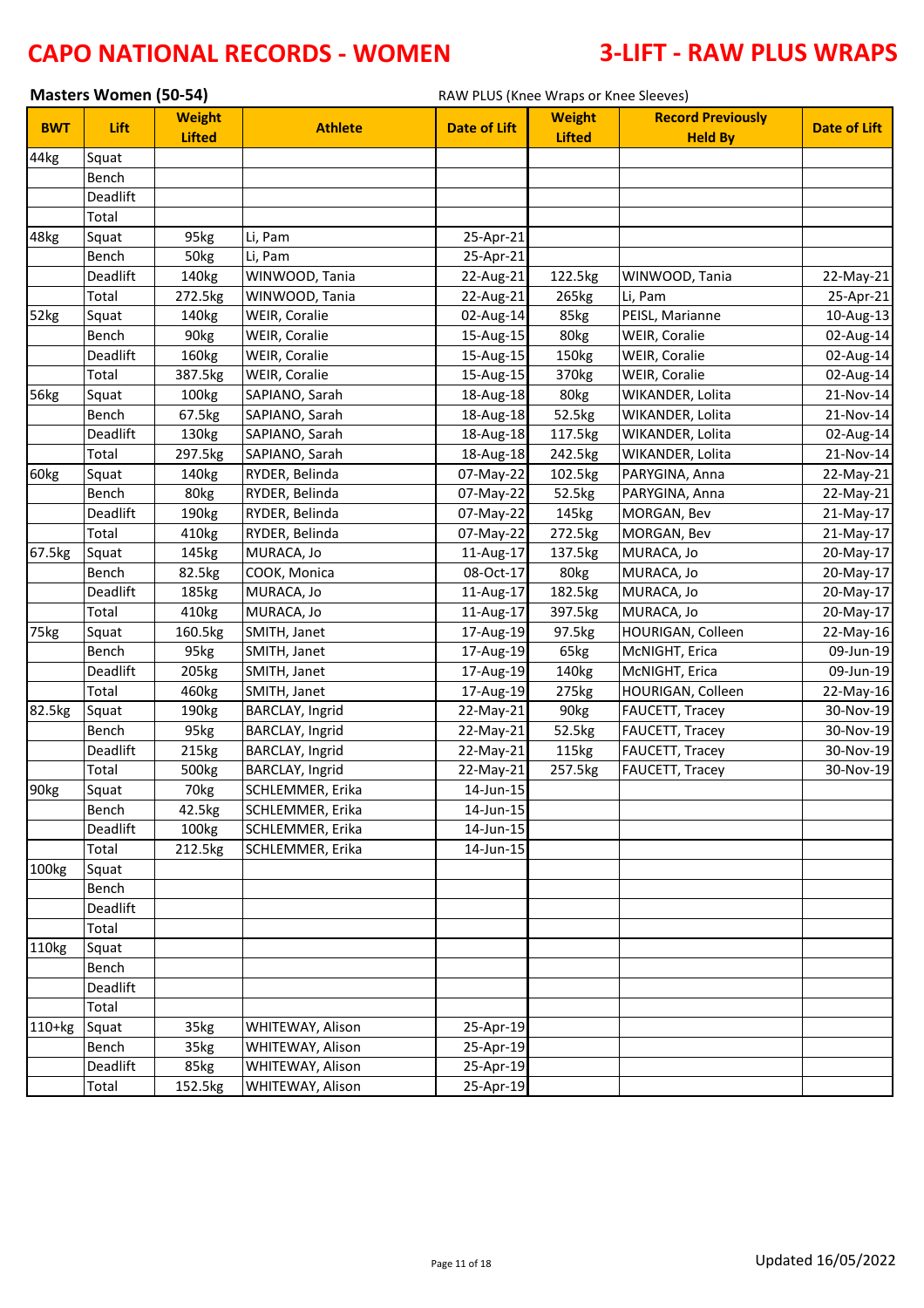|            | <b>Masters Women (55-59)</b> |                                |                      | RAW PLUS (Knee Wraps or Knee Sleeves) |                                |                                            |                     |
|------------|------------------------------|--------------------------------|----------------------|---------------------------------------|--------------------------------|--------------------------------------------|---------------------|
| <b>BWT</b> | Lift                         | <b>Weight</b><br><b>Lifted</b> | <b>Athlete</b>       | <b>Date of Lift</b>                   | <b>Weight</b><br><b>Lifted</b> | <b>Record Previously</b><br><b>Held By</b> | <b>Date of Lift</b> |
| 44kg       | Squat                        |                                |                      |                                       |                                |                                            |                     |
|            | Bench                        |                                |                      |                                       |                                |                                            |                     |
|            | Deadlift                     |                                |                      |                                       |                                |                                            |                     |
|            | Total                        |                                |                      |                                       |                                |                                            |                     |
| 48kg       | Squat                        |                                |                      |                                       |                                |                                            |                     |
|            | Bench                        |                                |                      |                                       |                                |                                            |                     |
|            | Deadlift                     |                                |                      |                                       |                                |                                            |                     |
|            | Total                        |                                |                      |                                       |                                |                                            |                     |
| 52kg       | Squat                        | 135kg                          | WEIR, Coralie        | 11-May-19                             |                                |                                            |                     |
|            | Bench                        | 85kg                           | WEIR, Coralie        | 11-May-19                             |                                |                                            |                     |
|            | Deadlift                     | 170kg                          | WEIR, Coralie        | 17-Aug-19                             | 157.5kg                        | WEIR, Coralie                              | 11-May-19           |
|            | Total                        | 387.5kg                        | WEIR, Coralie        | 17-Aug-19                             | 377.5kg                        | WEIR, Coralie                              | 11-May-19           |
| 56kg       | Squat                        |                                |                      |                                       |                                |                                            |                     |
|            | Bench                        |                                |                      |                                       |                                |                                            |                     |
|            | Deadlift                     |                                |                      |                                       |                                |                                            |                     |
|            | Total                        |                                |                      |                                       |                                |                                            |                     |
| 60kg       | Squat                        |                                |                      |                                       |                                |                                            |                     |
|            | Bench                        |                                |                      |                                       |                                |                                            |                     |
|            | Deadlift                     |                                |                      |                                       |                                |                                            |                     |
|            | Total                        |                                |                      |                                       |                                |                                            |                     |
| 67.5kg     | Squat                        | 130kg                          | COOK, Monica         | 17-Aug-19                             | 125kg                          | COOK, Monica                               | 09-Jun-19           |
|            | Bench                        | 87.5kg                         | COOK, Monica         | 09-Jun-19                             |                                |                                            |                     |
|            | Deadlift                     | 150kg                          | COOK, Monica         | 17-Aug-19                             | 145kg                          | COOK, Monica                               | 09-Jun-19           |
|            | Total                        | 357.5kg                        | COOK, Monica         | 09-Jun-19                             |                                |                                            |                     |
| 75kg       | Squat                        | 115kg                          | FAUCETT, Tracey      | 22-Aug-21                             | 110kg                          | FAUCETT, Tracey                            | 22-May-21           |
|            | Bench                        | 67.5kg                         | FAUCETT, Tracey      | 07-May-22                             | 62.5kg                         | FAUCETT, Tracey                            | 22-May-21           |
|            | Deadlift                     | 132.5kg                        | FAUCETT, Tracey      | 22-Aug-21                             | 130kg                          | FAUCETT, Tracey                            | 22-May-21           |
|            | Total                        | 307.5kg                        | FAUCETT, Tracey      | 22-Aug-21                             | 302.5kg                        | FAUCETT, Tracey                            | 22-May-21           |
| 82.5kg     | Squat                        | 140kg                          | RATAPU, Ouida        | 12-Aug-17                             | 130kg                          | RATAPU, Ouida                              | 30-Apr-17           |
|            | Bench                        | 90kg                           | RATAPU, Ouida        | 30-Apr-17                             |                                |                                            |                     |
|            | Deadlift                     | 167.5kg                        | RATAPU, Ouida        | 12-Aug-17                             | 140kg                          | RATAPU, Ouida                              | 30-Apr-17           |
|            | Total                        | 380kg                          | RATAPU, Ouida        | 12-Aug-17                             | 360kg                          | RATAPU, Ouida                              | 30-Apr-17           |
| 90kg       | Squat                        | 92.5kg                         | DOWDLE, Bobbie       | 17-Oct-20                             |                                |                                            |                     |
|            | Bench                        | 50kg                           | DOWDLE, Bobbie       | 17-Oct-20                             |                                |                                            |                     |
|            | Deadlift                     | 110kg                          | DOWDLE, Bobbie       | 17-Oct-20                             |                                |                                            |                     |
|            | Total                        | 252.5kg                        | DOWDLE, Bobbie       | 17-Oct-20                             |                                |                                            |                     |
| 100kg      | Squat                        |                                |                      |                                       |                                |                                            |                     |
|            | Bench                        |                                |                      |                                       |                                |                                            |                     |
|            | Deadlift                     |                                |                      |                                       |                                |                                            |                     |
|            | Total                        |                                |                      |                                       |                                |                                            |                     |
| 110kg      | Squat                        |                                |                      |                                       |                                |                                            |                     |
|            | Bench                        |                                |                      |                                       |                                |                                            |                     |
|            | Deadlift                     |                                |                      |                                       |                                |                                            |                     |
|            | Total                        |                                |                      |                                       |                                |                                            |                     |
| $110+kg$   | Squat                        | 50kg                           | <b>BECKER, Sonia</b> | 21-Mar-21                             |                                |                                            |                     |
|            | Bench                        | 40kg                           | <b>BECKER, Sonia</b> | 21-Mar-21                             |                                |                                            |                     |
|            | Deadlift                     | 100kg                          | <b>BECKER, Sonia</b> | 21-Mar-21                             |                                |                                            |                     |
|            | Total                        | 190kg                          | <b>BECKER, Sonia</b> | 21-Mar-21                             |                                |                                            |                     |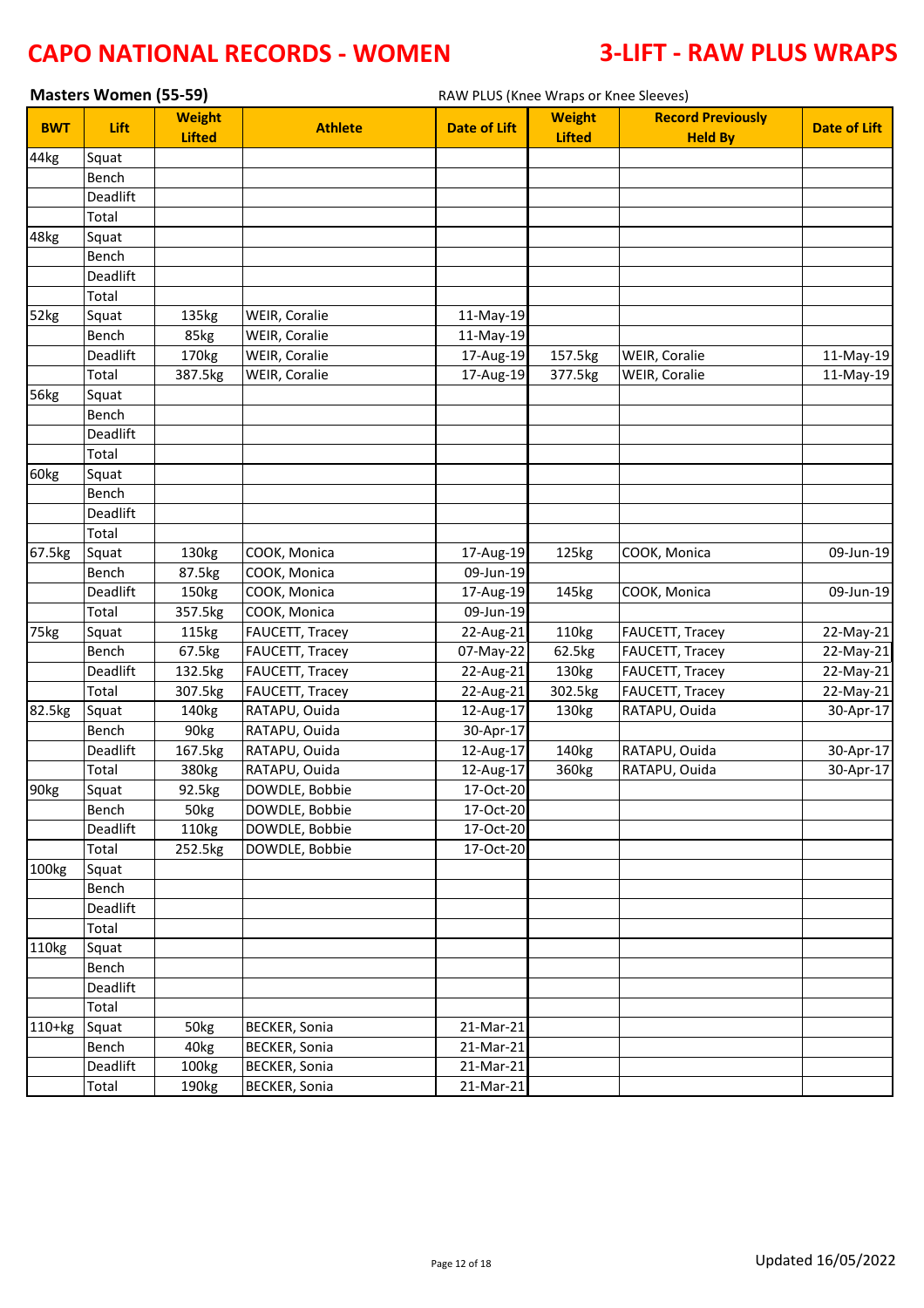|            | Masters Women (60-64) |                                |                                | RAW PLUS (Knee Wraps or Knee Sleeves) |                                |                                            |                     |
|------------|-----------------------|--------------------------------|--------------------------------|---------------------------------------|--------------------------------|--------------------------------------------|---------------------|
| <b>BWT</b> | Lift                  | <b>Weight</b><br><b>Lifted</b> | <b>Athlete</b>                 | <b>Date of Lift</b>                   | <b>Weight</b><br><b>Lifted</b> | <b>Record Previously</b><br><b>Held By</b> | <b>Date of Lift</b> |
| 44kg       | Squat                 |                                |                                |                                       |                                |                                            |                     |
|            | Bench                 |                                |                                |                                       |                                |                                            |                     |
|            | Deadlift              |                                |                                |                                       |                                |                                            |                     |
|            | Total                 |                                |                                |                                       |                                |                                            |                     |
| 48kg       | Squat                 |                                |                                |                                       |                                |                                            |                     |
|            | Bench                 |                                |                                |                                       |                                |                                            |                     |
|            | Deadlift              |                                |                                |                                       |                                |                                            |                     |
|            | Total                 |                                |                                |                                       |                                |                                            |                     |
| 52kg       | Squat                 |                                |                                |                                       |                                |                                            |                     |
|            | Bench                 |                                |                                |                                       |                                |                                            |                     |
|            | Deadlift              |                                |                                |                                       |                                |                                            |                     |
|            | Total                 |                                |                                |                                       |                                |                                            |                     |
| 56kg       | Squat                 |                                |                                |                                       |                                |                                            |                     |
|            | Bench                 |                                |                                |                                       |                                |                                            |                     |
|            | Deadlift              |                                |                                |                                       |                                |                                            |                     |
|            | Total                 |                                |                                |                                       |                                |                                            |                     |
| 60kg       | Squat                 | 57.5kg                         | TRENTIN, Marietta              | 26-Jun-21                             | 55kg                           | AMPRIMO, Denise                            | 26-Apr-14           |
|            | Bench                 | 40kg                           | AMPRIMO, Denise                | 26-Apr-14                             |                                |                                            |                     |
|            | Deadlift              | 95kg                           | TRENTIN, Marietta              | 26-Jun-21                             | 90kg                           | AMPRIMO, Denise                            | 26-Apr-14           |
|            | Total                 | 192.5kg                        | TRENTIN, Marietta              | 26-Jun-21                             | 185kg                          | AMPRIMO, Denise                            | 26-Apr-14           |
| 67.5kg     | Squat                 | 65kg                           | HARVEY, Helen                  | $24-Oct-21$                           | 55kg                           | CURNOW, Michele                            | $30-Nov-19$         |
|            | Bench                 | 42.5kg                         | HARVEY, Helen                  | 24-Oct-21                             | 40kg                           | CURNOW, Michele                            | 30-Nov-19           |
|            | Deadlift              | 100kg                          | CURNOW, Michele                | 30-Nov-19                             |                                |                                            |                     |
|            | Total                 | 207.5kg                        | HARVEY, Helen                  | 24-Oct-21<br>17-Oct-20                | 195kg                          | CURNOW, Michele                            | 30-Nov-19           |
| 75kg       | Squat<br>Bench        | 150kg<br>97.5kg                | RATAPU, Ouida<br>RATAPU, Ouida | 17-Oct-20                             |                                |                                            |                     |
|            | Deadlift              | 195kg                          | RATAPU, Ouida                  | 17-Oct-20                             |                                |                                            |                     |
|            | Total                 | 437.5kg                        | RATAPU, Ouida                  | 17-Oct-20                             |                                |                                            |                     |
| 82.5kg     | Squat                 |                                |                                |                                       |                                |                                            |                     |
|            | Bench                 |                                |                                |                                       |                                |                                            |                     |
|            | Deadlift              |                                |                                |                                       |                                |                                            |                     |
|            | Total                 |                                |                                |                                       |                                |                                            |                     |
| 90kg       | Squat                 |                                |                                |                                       |                                |                                            |                     |
|            | Bench                 |                                |                                |                                       |                                |                                            |                     |
|            | Deadlift              |                                |                                |                                       |                                |                                            |                     |
|            | Total                 |                                |                                |                                       |                                |                                            |                     |
| 100kg      | Squat                 |                                |                                |                                       |                                |                                            |                     |
|            | Bench                 |                                |                                |                                       |                                |                                            |                     |
|            | Deadlift              |                                |                                |                                       |                                |                                            |                     |
|            | Total                 |                                |                                |                                       |                                |                                            |                     |
| 110kg      | Squat                 |                                |                                |                                       |                                |                                            |                     |
|            | Bench                 |                                |                                |                                       |                                |                                            |                     |
|            | Deadlift              |                                |                                |                                       |                                |                                            |                     |
|            | Total                 |                                |                                |                                       |                                |                                            |                     |
| 110+kg     | Squat                 |                                |                                |                                       |                                |                                            |                     |
|            | Bench                 |                                |                                |                                       |                                |                                            |                     |
|            | Deadlift              |                                |                                |                                       |                                |                                            |                     |
|            | Total                 |                                |                                |                                       |                                |                                            |                     |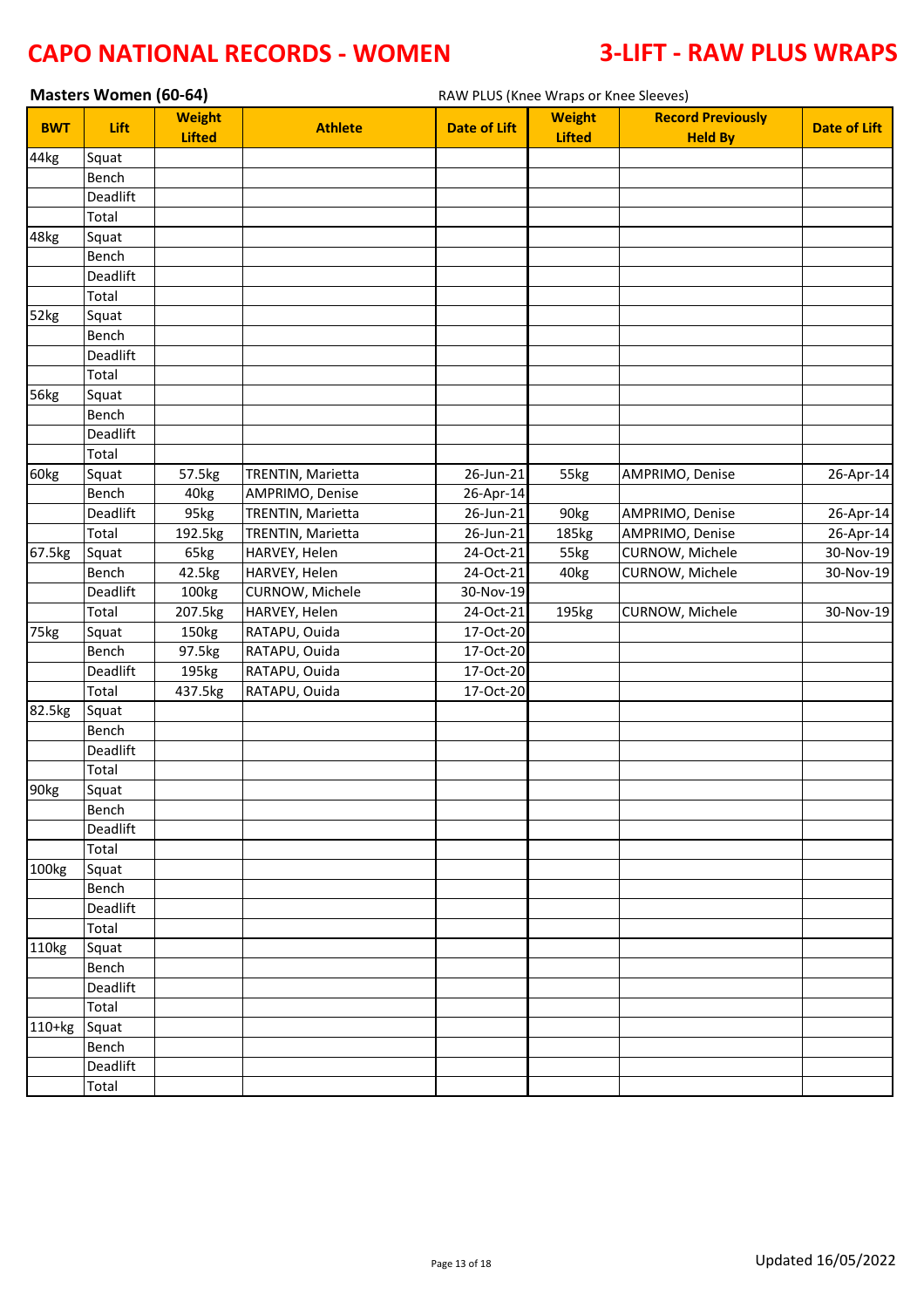| Masters Women (65-69) |                   |                                |                                | RAW PLUS (Knee Wraps or Knee Sleeves) |                                |                                            |                     |
|-----------------------|-------------------|--------------------------------|--------------------------------|---------------------------------------|--------------------------------|--------------------------------------------|---------------------|
| <b>BWT</b>            | Lift              | <b>Weight</b><br><b>Lifted</b> | <b>Athlete</b>                 | <b>Date of Lift</b>                   | <b>Weight</b><br><b>Lifted</b> | <b>Record Previously</b><br><b>Held By</b> | <b>Date of Lift</b> |
| 44kg                  | Squat             |                                |                                |                                       |                                |                                            |                     |
|                       | Bench             |                                |                                |                                       |                                |                                            |                     |
|                       | Deadlift          |                                |                                |                                       |                                |                                            |                     |
|                       | Total             |                                |                                |                                       |                                |                                            |                     |
| 48kg                  | Squat             |                                |                                |                                       |                                |                                            |                     |
|                       | Bench             |                                |                                |                                       |                                |                                            |                     |
|                       | Deadlift          |                                |                                |                                       |                                |                                            |                     |
|                       | Total             |                                |                                |                                       |                                |                                            |                     |
| 52kg                  | Squat             |                                |                                |                                       |                                |                                            |                     |
|                       | Bench             |                                |                                |                                       |                                |                                            |                     |
|                       | Deadlift          |                                |                                |                                       |                                |                                            |                     |
|                       | Total             |                                |                                |                                       |                                |                                            |                     |
| 56kg                  | Squat             |                                |                                |                                       |                                |                                            |                     |
|                       | Bench             |                                |                                |                                       |                                |                                            |                     |
|                       | Deadlift          |                                |                                |                                       |                                |                                            |                     |
|                       | Total             |                                |                                |                                       |                                |                                            |                     |
| 60kg                  | Squat             |                                |                                |                                       |                                |                                            |                     |
|                       | Bench             |                                |                                |                                       |                                |                                            |                     |
|                       | Deadlift          |                                |                                |                                       |                                |                                            |                     |
|                       | Total             |                                |                                |                                       |                                |                                            |                     |
| 67.5kg                | Squat             | 75kg                           | KELLY, Colleen                 | 22-May-21                             |                                |                                            |                     |
|                       | Bench             | 42.5kg                         | KELLY, Colleen                 | 22-May-21                             |                                |                                            |                     |
|                       | Deadlift          | 102.5kg                        | KELLY, Colleen                 | 22-May-21                             |                                |                                            |                     |
|                       | Total             | 220kg                          | KELLY, Colleen                 | 22-May-21                             |                                |                                            |                     |
| 75kg                  | Squat             | 60kg                           | McCOOL, Josie                  | 17-Oct-20                             |                                |                                            |                     |
|                       | Bench<br>Deadlift | 42.5kg                         | McCOOL, Josie<br>McCOOL, Josie | 17-Oct-20<br>17-Oct-20                |                                |                                            |                     |
|                       | Total             | 115kg                          | McCOOL, Josie                  | 17-Oct-20                             |                                |                                            |                     |
| 82.5kg                | Squat             | 217.5kg<br>80kg                | MAGRI, Pauline                 | 25-Apr-19                             |                                |                                            |                     |
|                       | Bench             | 47.5kg                         | MAGRI, Pauline                 | 25-Apr-19                             |                                |                                            |                     |
|                       | Deadlift          | 145kg                          | MAGRI, Pauline                 | 25-Apr-19                             |                                |                                            |                     |
|                       | Total             | 272.5kg                        | MAGRI, Pauline                 | 25-Apr-19                             |                                |                                            |                     |
| 90 <sub>kg</sub>      |                   |                                |                                |                                       |                                |                                            |                     |
|                       | Squat<br>Bench    |                                |                                |                                       |                                |                                            |                     |
|                       | Deadlift          |                                |                                |                                       |                                |                                            |                     |
|                       | Total             |                                |                                |                                       |                                |                                            |                     |
| 100kg                 | Squat             |                                |                                |                                       |                                |                                            |                     |
|                       | Bench             |                                |                                |                                       |                                |                                            |                     |
|                       | Deadlift          |                                |                                |                                       |                                |                                            |                     |
|                       | Total             |                                |                                |                                       |                                |                                            |                     |
| 110kg                 | Squat             |                                |                                |                                       |                                |                                            |                     |
|                       | Bench             |                                |                                |                                       |                                |                                            |                     |
|                       | Deadlift          |                                |                                |                                       |                                |                                            |                     |
|                       | Total             |                                |                                |                                       |                                |                                            |                     |
| 110+kg                | Squat             |                                |                                |                                       |                                |                                            |                     |
|                       | Bench             |                                |                                |                                       |                                |                                            |                     |
|                       | Deadlift          |                                |                                |                                       |                                |                                            |                     |
|                       | Total             |                                |                                |                                       |                                |                                            |                     |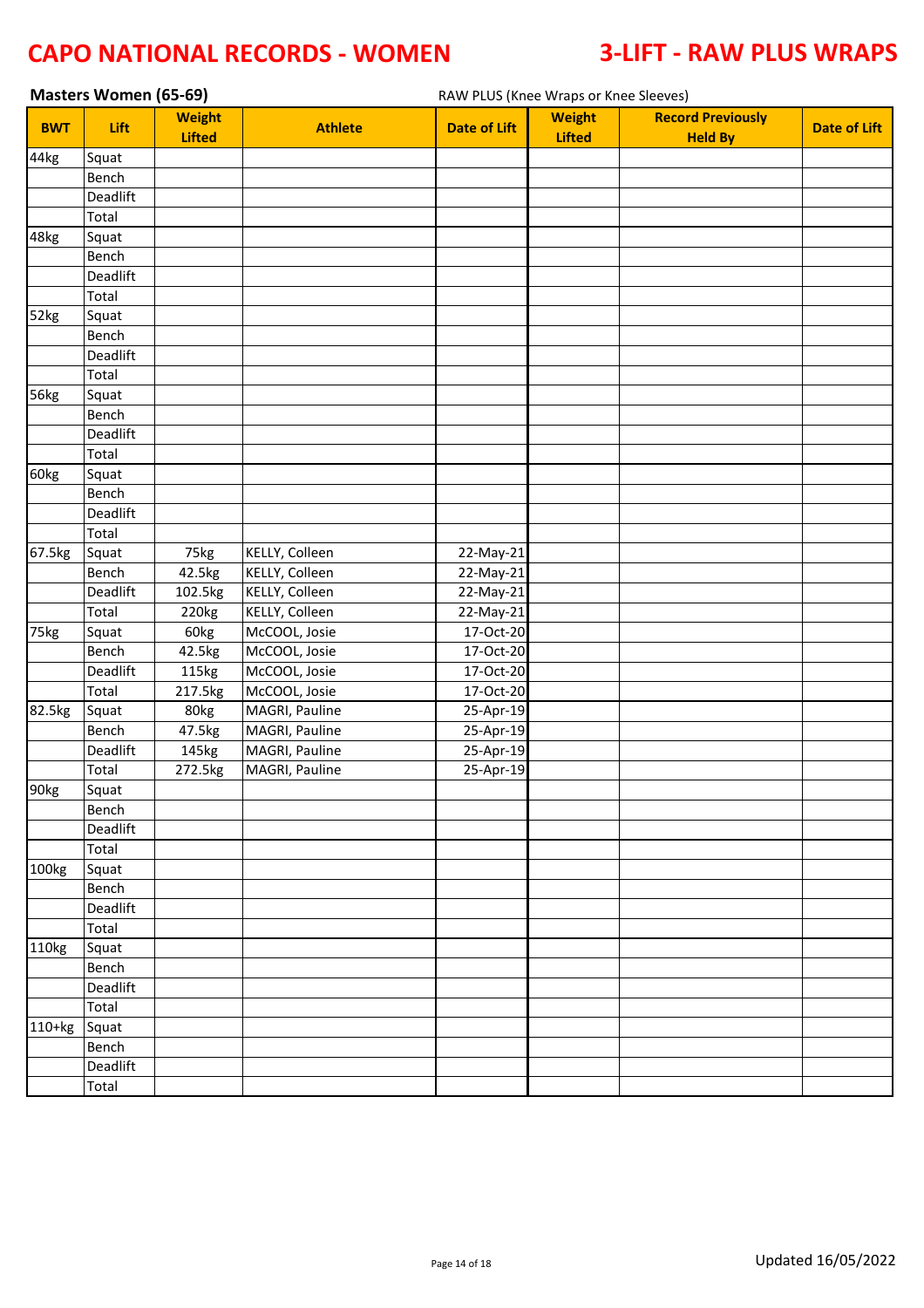|                  | <b>Masters Women (70-74)</b> |                                |                | RAW PLUS (Knee Wraps or Knee Sleeves) |                                |                                            |                         |  |
|------------------|------------------------------|--------------------------------|----------------|---------------------------------------|--------------------------------|--------------------------------------------|-------------------------|--|
| <b>BWT</b>       | Lift                         | <b>Weight</b><br><b>Lifted</b> | <b>Athlete</b> | <b>Date of Lift</b>                   | <b>Weight</b><br><b>Lifted</b> | <b>Record Previously</b><br><b>Held By</b> | <b>Date of Lift</b>     |  |
| 44kg             | Squat                        |                                |                |                                       |                                |                                            |                         |  |
|                  | Bench                        |                                |                |                                       |                                |                                            |                         |  |
|                  | Deadlift                     |                                |                |                                       |                                |                                            |                         |  |
|                  | Total                        |                                |                |                                       |                                |                                            |                         |  |
| 48kg             | Squat                        |                                |                |                                       |                                |                                            |                         |  |
|                  | Bench                        |                                |                |                                       |                                |                                            |                         |  |
|                  | Deadlift                     |                                |                |                                       |                                |                                            |                         |  |
|                  | Total                        |                                |                |                                       |                                |                                            |                         |  |
| 52kg             | Squat                        |                                |                |                                       |                                |                                            |                         |  |
|                  | Bench                        |                                |                |                                       |                                |                                            |                         |  |
|                  | Deadlift                     |                                |                |                                       |                                |                                            |                         |  |
|                  | Total                        |                                |                |                                       |                                |                                            |                         |  |
| 56kg             | Squat                        |                                |                |                                       |                                |                                            |                         |  |
|                  | Bench                        |                                |                |                                       |                                |                                            |                         |  |
|                  | Deadlift                     |                                |                |                                       |                                |                                            |                         |  |
|                  | Total                        |                                |                |                                       |                                |                                            |                         |  |
| 60kg             | Squat                        |                                |                |                                       |                                |                                            |                         |  |
|                  | Bench                        |                                |                |                                       |                                |                                            |                         |  |
|                  | Deadlift                     |                                |                |                                       |                                |                                            |                         |  |
|                  | Total                        |                                |                |                                       |                                |                                            |                         |  |
| 67.5kg           | Squat                        | 40kg                           | McGHEE, Helen  | 25-Apr-17                             |                                |                                            |                         |  |
|                  | Bench                        | 35kg                           | McGHEE, Helen  | 25-Apr-17                             |                                |                                            |                         |  |
|                  | Deadlift                     | 65kg                           | McGHEE, Helen  | 25-Apr-17                             |                                |                                            |                         |  |
|                  | Total                        | 140kg                          | McGHEE, Helen  | 25-Apr-17                             |                                |                                            |                         |  |
| 75kg             | Squat                        | 80kg                           | McCOOL, Josie  | 07-May-22                             | 75kg                           | McCOOL, Josie                              | $\overline{26}$ -Jun-21 |  |
|                  | Bench                        | 50kg                           | McCOOL, Josie  | 07-May-22                             | 45kg                           | McCOOL, Josie                              | 22-May-21               |  |
|                  | Deadlift                     | 125kg                          | McCOOL, Josie  | 07-May-22                             | 121kg                          | McCOOL, Josie                              | 22-Aug-21               |  |
|                  | Total                        | 252.5kg                        | McCOOL, Josie  | 07-May-22                             | 240kg                          | McCOOL, Josie                              | 26-Jun-21               |  |
| 82.5kg           | Squat                        |                                |                |                                       |                                |                                            |                         |  |
|                  | Bench                        |                                |                |                                       |                                |                                            |                         |  |
|                  | Deadlift                     |                                |                |                                       |                                |                                            |                         |  |
|                  | Total                        |                                |                |                                       |                                |                                            |                         |  |
| 90 <sub>kg</sub> | Squat                        |                                |                |                                       |                                |                                            |                         |  |
|                  | Bench<br>Deadlift            |                                |                |                                       |                                |                                            |                         |  |
|                  | Total                        |                                |                |                                       |                                |                                            |                         |  |
| 100kg            | Squat                        |                                |                |                                       |                                |                                            |                         |  |
|                  | Bench                        |                                |                |                                       |                                |                                            |                         |  |
|                  | Deadlift                     |                                |                |                                       |                                |                                            |                         |  |
|                  | Total                        |                                |                |                                       |                                |                                            |                         |  |
| 110kg            | Squat                        |                                |                |                                       |                                |                                            |                         |  |
|                  | Bench                        |                                |                |                                       |                                |                                            |                         |  |
|                  | Deadlift                     |                                |                |                                       |                                |                                            |                         |  |
|                  | Total                        |                                |                |                                       |                                |                                            |                         |  |
| 110+kg           | Squat                        |                                |                |                                       |                                |                                            |                         |  |
|                  | Bench                        |                                |                |                                       |                                |                                            |                         |  |
|                  | Deadlift                     |                                |                |                                       |                                |                                            |                         |  |
|                  | Total                        |                                |                |                                       |                                |                                            |                         |  |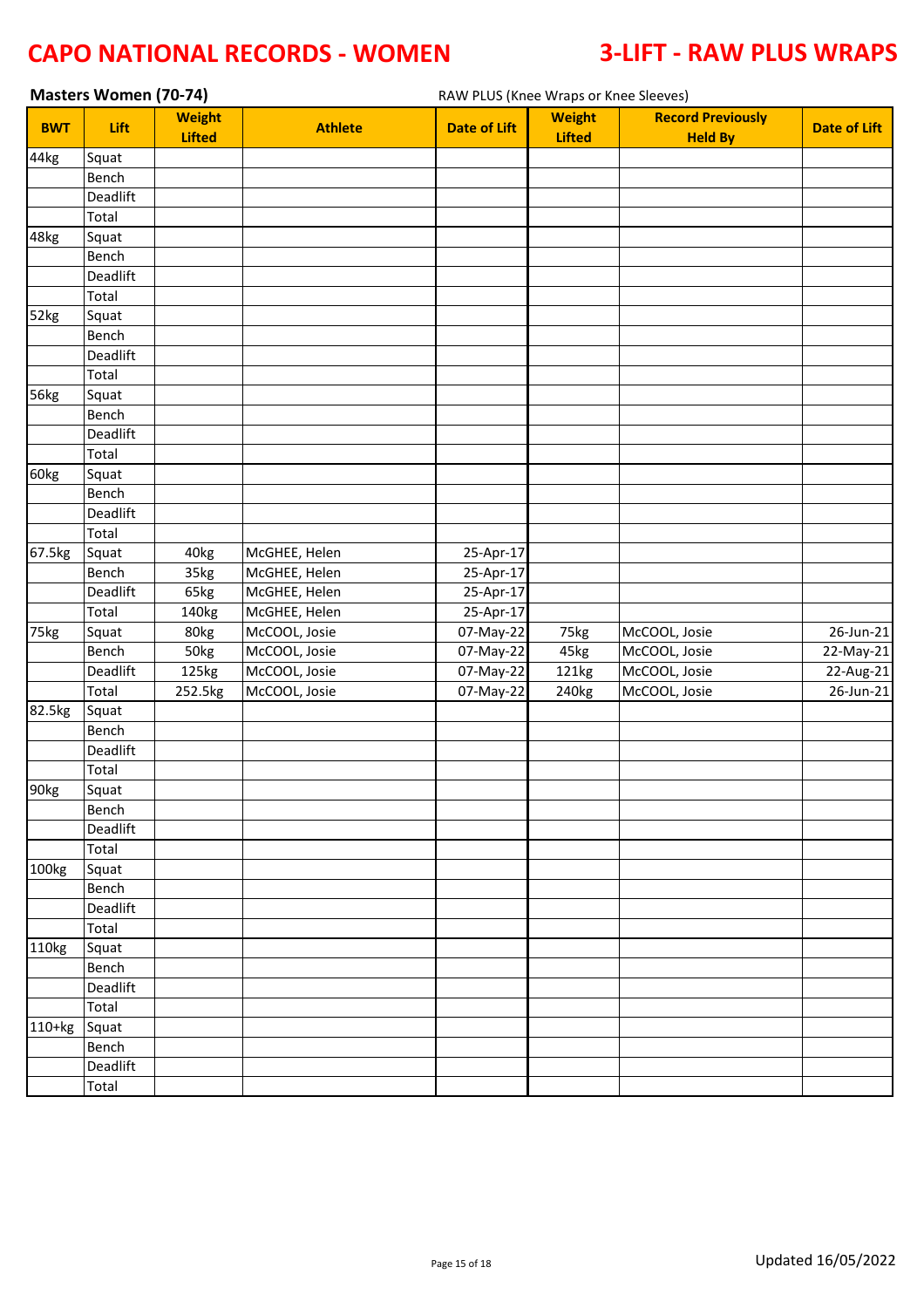|            | <b>Masters Women (75-79)</b> |               |                |                     | RAW PLUS (Knee Wraps or Knee Sleeves) |                          |                     |
|------------|------------------------------|---------------|----------------|---------------------|---------------------------------------|--------------------------|---------------------|
| <b>BWT</b> | Lift                         | <b>Weight</b> | <b>Athlete</b> | <b>Date of Lift</b> | <b>Weight</b>                         | <b>Record Previously</b> | <b>Date of Lift</b> |
|            |                              | <b>Lifted</b> |                |                     | <b>Lifted</b>                         | <b>Held By</b>           |                     |
| 44kg       | Squat                        |               |                |                     |                                       |                          |                     |
|            | Bench                        |               |                |                     |                                       |                          |                     |
|            | Deadlift                     |               |                |                     |                                       |                          |                     |
|            | Total                        |               |                |                     |                                       |                          |                     |
| 48kg       | Squat                        |               |                |                     |                                       |                          |                     |
|            | Bench                        |               |                |                     |                                       |                          |                     |
|            | Deadlift                     |               |                |                     |                                       |                          |                     |
|            | Total                        |               |                |                     |                                       |                          |                     |
| 52kg       | Squat                        |               |                |                     |                                       |                          |                     |
|            | Bench                        |               |                |                     |                                       |                          |                     |
|            | Deadlift                     |               |                |                     |                                       |                          |                     |
|            | Total                        |               |                |                     |                                       |                          |                     |
| 56kg       | Squat                        |               |                |                     |                                       |                          |                     |
|            | Bench                        |               |                |                     |                                       |                          |                     |
|            | Deadlift                     |               |                |                     |                                       |                          |                     |
|            | Total                        |               |                |                     |                                       |                          |                     |
| 60kg       | Squat                        |               |                |                     |                                       |                          |                     |
|            | Bench                        |               |                |                     |                                       |                          |                     |
|            | Deadlift                     |               |                |                     |                                       |                          |                     |
|            | Total                        |               |                |                     |                                       |                          |                     |
| 67.5kg     | Squat                        |               |                |                     |                                       |                          |                     |
|            | Bench                        |               |                |                     |                                       |                          |                     |
|            | Deadlift                     |               |                |                     |                                       |                          |                     |
|            | Total                        |               |                |                     |                                       |                          |                     |
| 75kg       | Squat                        |               |                |                     |                                       |                          |                     |
|            | Bench                        |               |                |                     |                                       |                          |                     |
|            | Deadlift                     |               |                |                     |                                       |                          |                     |
|            | Total                        |               |                |                     |                                       |                          |                     |
| 82.5kg     | Squat                        |               |                |                     |                                       |                          |                     |
|            | Bench                        |               |                |                     |                                       |                          |                     |
|            | Deadlift                     |               |                |                     |                                       |                          |                     |
|            | Total                        |               |                |                     |                                       |                          |                     |
| 90kg       | Squat                        |               |                |                     |                                       |                          |                     |
|            | Bench                        |               |                |                     |                                       |                          |                     |
|            | Deadlift                     |               |                |                     |                                       |                          |                     |
|            | Total                        |               |                |                     |                                       |                          |                     |
| 100kg      | Squat                        |               |                |                     |                                       |                          |                     |
|            | Bench                        |               |                |                     |                                       |                          |                     |
|            | Deadlift                     |               |                |                     |                                       |                          |                     |
|            | Total                        |               |                |                     |                                       |                          |                     |
| 110kg      | Squat                        |               |                |                     |                                       |                          |                     |
|            | Bench                        |               |                |                     |                                       |                          |                     |
|            | Deadlift                     |               |                |                     |                                       |                          |                     |
|            | Total                        |               |                |                     |                                       |                          |                     |
| 110+kg     | Squat                        |               |                |                     |                                       |                          |                     |
|            | Bench                        |               |                |                     |                                       |                          |                     |
|            | Deadlift                     |               |                |                     |                                       |                          |                     |
|            | Total                        |               |                |                     |                                       |                          |                     |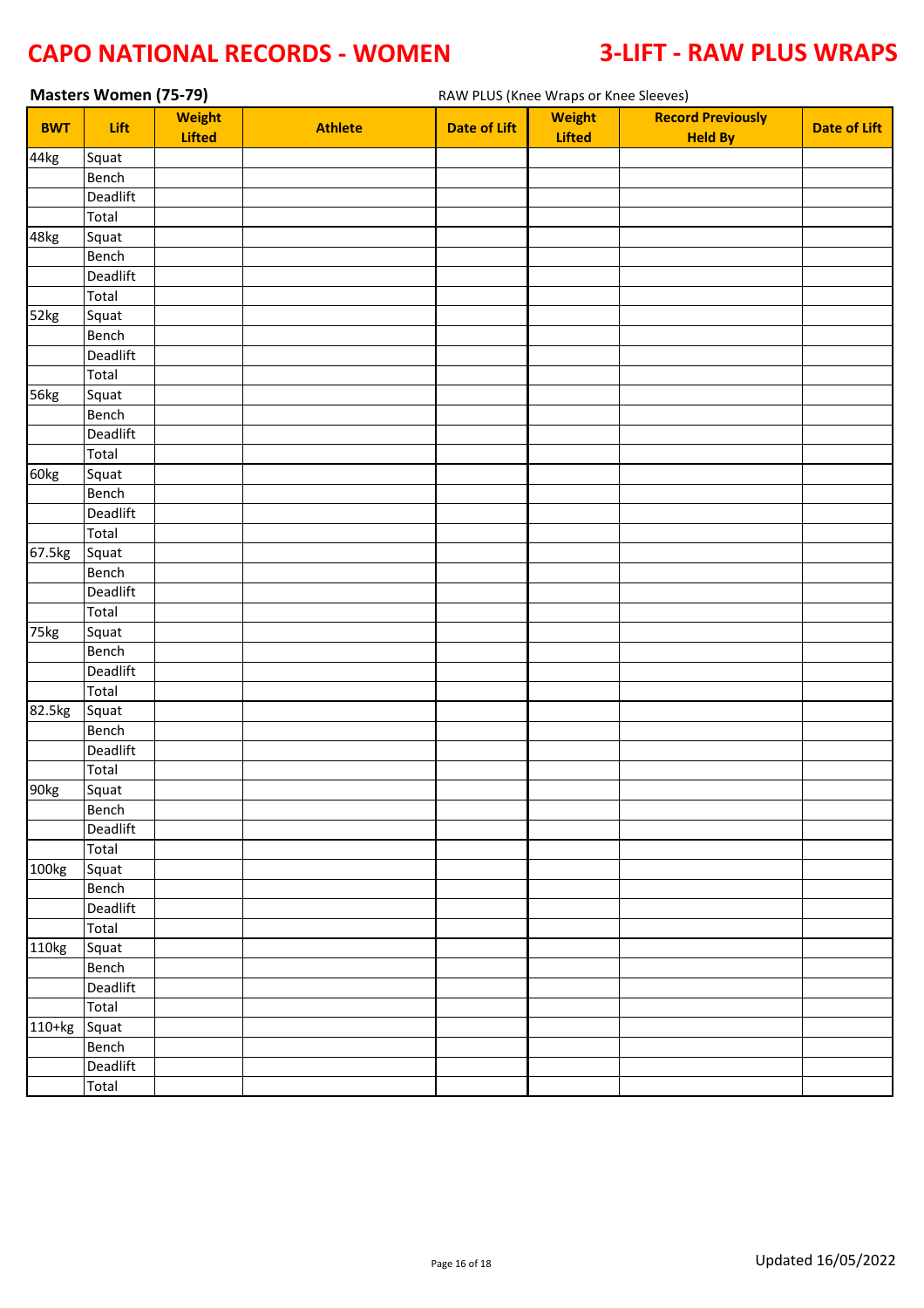|            | Masters Women (80-84) |                                |                |                     | RAW PLUS (Knee Wraps or Knee Sleeves) |                                            |                     |  |  |  |  |
|------------|-----------------------|--------------------------------|----------------|---------------------|---------------------------------------|--------------------------------------------|---------------------|--|--|--|--|
| <b>BWT</b> | Lift                  | <b>Weight</b><br><b>Lifted</b> | <b>Athlete</b> | <b>Date of Lift</b> | <b>Weight</b><br><b>Lifted</b>        | <b>Record Previously</b><br><b>Held By</b> | <b>Date of Lift</b> |  |  |  |  |
| 44kg       | Squat                 |                                |                |                     |                                       |                                            |                     |  |  |  |  |
|            | Bench                 |                                |                |                     |                                       |                                            |                     |  |  |  |  |
|            | Deadlift              |                                |                |                     |                                       |                                            |                     |  |  |  |  |
|            | Total                 |                                |                |                     |                                       |                                            |                     |  |  |  |  |
| 48kg       | Squat                 |                                |                |                     |                                       |                                            |                     |  |  |  |  |
|            | Bench                 |                                |                |                     |                                       |                                            |                     |  |  |  |  |
|            | Deadlift              |                                |                |                     |                                       |                                            |                     |  |  |  |  |
|            | Total                 |                                |                |                     |                                       |                                            |                     |  |  |  |  |
| 52kg       | Squat                 |                                |                |                     |                                       |                                            |                     |  |  |  |  |
|            | Bench                 |                                |                |                     |                                       |                                            |                     |  |  |  |  |
|            | Deadlift              |                                |                |                     |                                       |                                            |                     |  |  |  |  |
|            | Total                 |                                |                |                     |                                       |                                            |                     |  |  |  |  |
| 56kg       | Squat                 |                                |                |                     |                                       |                                            |                     |  |  |  |  |
|            | Bench                 |                                |                |                     |                                       |                                            |                     |  |  |  |  |
|            | Deadlift              |                                |                |                     |                                       |                                            |                     |  |  |  |  |
|            | Total                 |                                |                |                     |                                       |                                            |                     |  |  |  |  |
| 60kg       | Squat                 |                                |                |                     |                                       |                                            |                     |  |  |  |  |
|            | Bench                 |                                |                |                     |                                       |                                            |                     |  |  |  |  |
|            | Deadlift              |                                |                |                     |                                       |                                            |                     |  |  |  |  |
|            | Total                 |                                |                |                     |                                       |                                            |                     |  |  |  |  |
| 67.5kg     | Squat                 |                                |                |                     |                                       |                                            |                     |  |  |  |  |
|            | Bench                 |                                |                |                     |                                       |                                            |                     |  |  |  |  |
|            | Deadlift              |                                |                |                     |                                       |                                            |                     |  |  |  |  |
|            | Total                 |                                |                |                     |                                       |                                            |                     |  |  |  |  |
| 75kg       | Squat                 |                                |                |                     |                                       |                                            |                     |  |  |  |  |
|            | Bench                 |                                |                |                     |                                       |                                            |                     |  |  |  |  |
|            | Deadlift              |                                |                |                     |                                       |                                            |                     |  |  |  |  |
|            | Total                 |                                |                |                     |                                       |                                            |                     |  |  |  |  |
| 82.5kg     | Squat                 |                                |                |                     |                                       |                                            |                     |  |  |  |  |
|            | Bench                 |                                |                |                     |                                       |                                            |                     |  |  |  |  |
|            | Deadlift              |                                |                |                     |                                       |                                            |                     |  |  |  |  |
|            | Total                 |                                |                |                     |                                       |                                            |                     |  |  |  |  |
| 90kg       | Squat                 |                                |                |                     |                                       |                                            |                     |  |  |  |  |
|            | Bench                 |                                |                |                     |                                       |                                            |                     |  |  |  |  |
|            | Deadlift              |                                |                |                     |                                       |                                            |                     |  |  |  |  |
|            | Total                 |                                |                |                     |                                       |                                            |                     |  |  |  |  |
| 100kg      | Squat                 |                                |                |                     |                                       |                                            |                     |  |  |  |  |
|            | Bench                 |                                |                |                     |                                       |                                            |                     |  |  |  |  |
|            | Deadlift              |                                |                |                     |                                       |                                            |                     |  |  |  |  |
|            | Total                 |                                |                |                     |                                       |                                            |                     |  |  |  |  |
| 110kg      | Squat                 |                                |                |                     |                                       |                                            |                     |  |  |  |  |
|            | Bench                 |                                |                |                     |                                       |                                            |                     |  |  |  |  |
|            | Deadlift              |                                |                |                     |                                       |                                            |                     |  |  |  |  |
|            | Total                 |                                |                |                     |                                       |                                            |                     |  |  |  |  |
| 110+kg     | Squat<br>Bench        |                                |                |                     |                                       |                                            |                     |  |  |  |  |
|            | Deadlift              |                                |                |                     |                                       |                                            |                     |  |  |  |  |
|            | Total                 |                                |                |                     |                                       |                                            |                     |  |  |  |  |
|            |                       |                                |                |                     |                                       |                                            |                     |  |  |  |  |